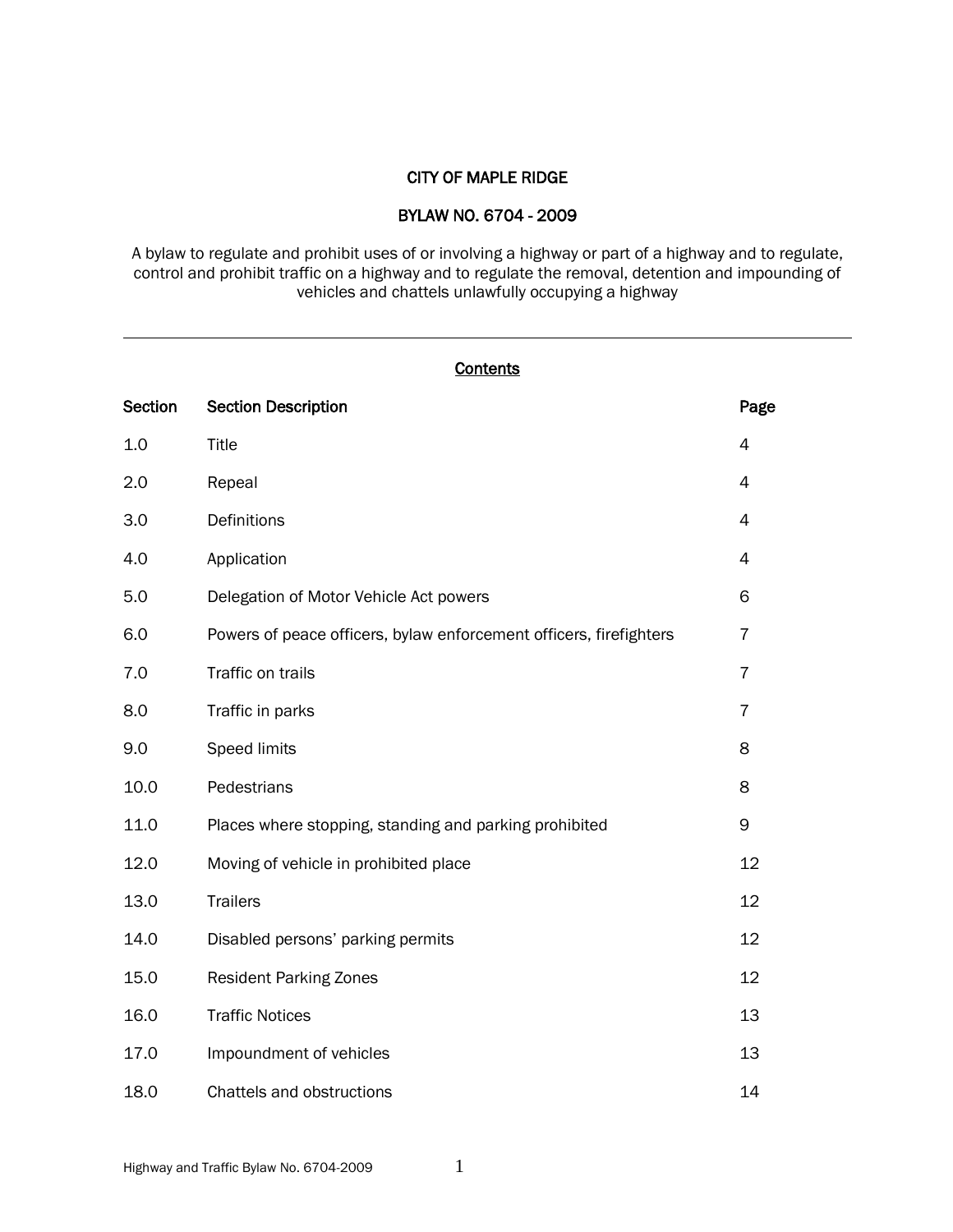| 19.0 | Shopping carts                               | 14 |
|------|----------------------------------------------|----|
| 20.0 | <b>Barricades</b>                            | 15 |
| 21.0 | Interference with procession                 | 15 |
| 22.0 | Vehicle repairs                              | 15 |
| 23.0 | Tethering of horses and other animals        | 15 |
| 24.0 | Removal of wrecked or damaged vehicles       | 15 |
| 25.0 | Occupation of vehicles and trailers          | 15 |
| 26.0 | Removal of snow and ice and other matter     | 15 |
| 27.0 | Obstructions and intersections               | 16 |
| 28.0 | Trimming and cutting of trees                | 16 |
| 29.0 | Encroachments                                | 16 |
| 30.0 | Vehicle loads                                | 16 |
| 31.0 | Vehicles tires                               | 17 |
| 32.0 | Uses prohibited without a highway use permit | 17 |
| 33.0 | Issuance of permits                          | 19 |
| 34.0 | Permit fees                                  | 19 |
| 35.0 | Permit conditions                            | 19 |
| 36.0 | Prerequisite to permit issuance              | 19 |
| 37.0 | Refund of deposit                            | 20 |
| 38.0 | Maintenance of completed work                | 20 |
| 39.0 | Alterations to completed works               | 20 |
| 40.0 | Indemnity                                    | 20 |
| 41.0 | Use of deposit                               | 20 |
| 42.0 | Revocation of permits                        | 20 |
| 43.0 | Uses requiring council permission            | 20 |
| 44.0 | Vehicle size and weight                      | 21 |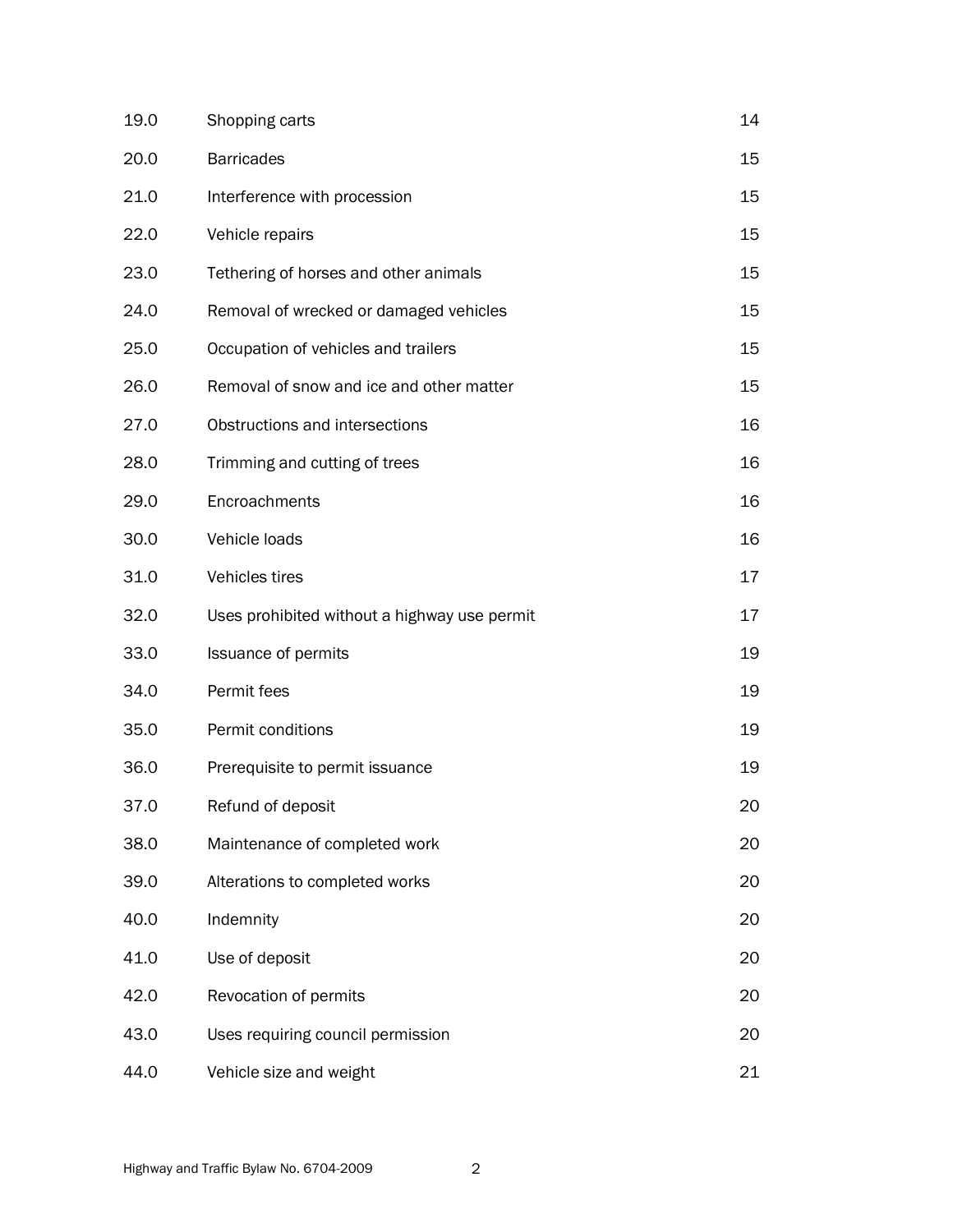| 45.0 | Order of Municipal Engineer           | 22 |
|------|---------------------------------------|----|
| 46.0 | Weighing and inspection of vehicles   | 22 |
| 47.0 | Oversize or overweight vehicles       | 22 |
| 48.0 | Vehicle equipment regulations         | 23 |
| 49.0 | Compliance with orders and directions | 23 |
| 50.0 | Compliance with permit conditions     | 23 |
| 51.0 | Obeying traffic controls and signs    | 23 |
| 52.0 | Altering traffic control device       | 23 |
| 53.0 | Removal of notice                     | 23 |
| 54.0 | Requirement to state name and address | 24 |
| 55.0 | Penalties                             | 24 |
| 56.0 | Severance                             | 24 |

# List of Schedules:

| Schedule   | <b>Section Description</b>                                | Page |
|------------|-----------------------------------------------------------|------|
| Schedule A | Definitions                                               | 25   |
| Schedule B | Fees, Costs and Expenses Schedule                         | 30   |
| Schedule C | <b>Highway Use Permit</b>                                 | 33   |
| Schedule D | Oversize/Overload Permit                                  | 36   |
| Schedule E | Map Regulated Pedestrian Use Zone - Central Downtown Area | 37   |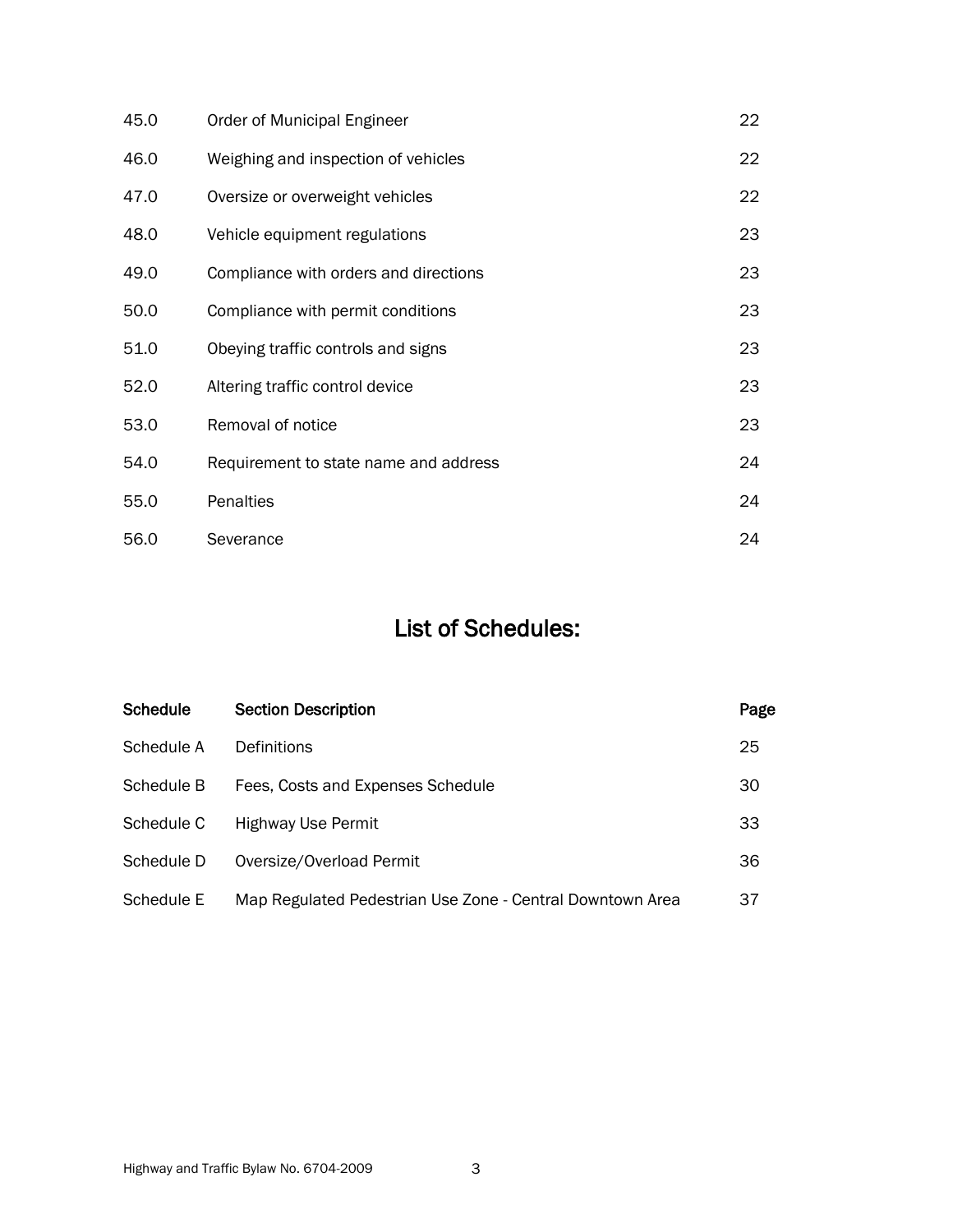### THE FOLLOWING DOCUMENT HAS BEEN REPRODUCED FOR CONVENIENCE ONLY and is a consolidation of the following:

- 1. Maple Ridge Highway and Traffic Bylaw No. 6704-2009
- 2. Maple Ridge Highway and Traffic Amending Bylaw No. 6943-2012
- 3. Maple Ridge Highway and Traffic Amending Bylaw No. 7418-2018
- 4. Maple Ridge Highway and Traffic Amending Bylaw No. 7566-2019
- 5. Maple Ridge Highway and Traffic Amending Bylaw No. 7652-2020

Individual copies of any of the above bylaws can be obtained by contacting the Clerk's Department.

# CITY OF MAPLE RIDGE

### BYLAW NO. 6704 - 2009

A bylaw to regulate and prohibit uses of or involving a highway or part of a highway and to regulate, control and prohibit traffic on a highway and to regulate the removal, detention and impounding of vehicles and chattels unlawfully occupying a highway

WHEREAS Council wishes to exercise its authority pursuant to the *Community Charter* and the *Motor Vehicle Act;*

AND WHEREAS it is deemed desirable to adopt a new Highway and Traffic Bylaw for the Corporation of the District of Maple Ridge;

NOW THEREFORE, the Municipal Council of the Corporation of the District of Maple Ridge enacts as follows:

### 1.0 Title

This bylaw shall be cited as "Maple Ridge Highway and Traffic Bylaw No. 6704-2009."

### 2.0 Repeal

That Maple Ridge Highway and Traffic Bylaw No. 3136-1982 and all amendments thereto are hereby repealed.

### 3.0 Definitions

Definitions for key words and phrases are listed in Schedule "A".

### 4.0 Application

4.1 That the document attached hereto together with the map, fees, table and permits attached thereto as Schedules "A", "B", "C", "D" and "E" and forming part of this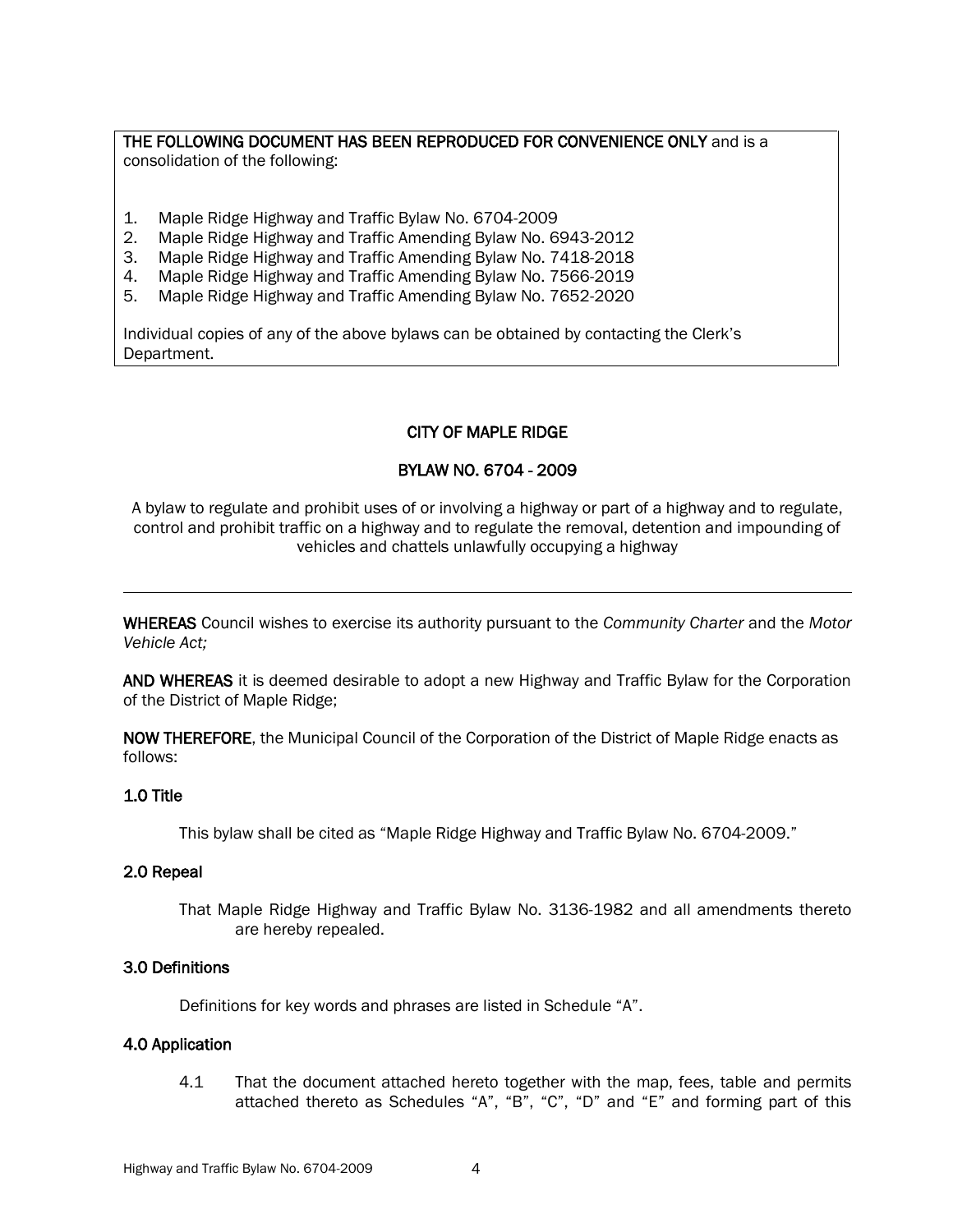bylaw are hereby adopted as the Highway and Traffic Bylaw for the Corporation of the District of Maple Ridge.

- 4.2 Words or expressions used in this bylaw have the same meaning as in the *Motor Vehicle Act* or the *Commercial Transport Act*, unless those words or expressions are otherwise defined in this bylaw or unless the context otherwise requires.
- 4.3 Unless the context otherwise requires, the provisions of this bylaw do not apply to

(a) persons, vehicles and other equipment while actually engaged in highway or public utility, construction or maintenance work on, under or over the surface of a highway while at the site of the work,

(b) the driver of an emergency vehicle

(i) while it is responding to an emergency call and sounding an audible signal, siren or bell and showing at least a flashing red light,

(ii) while it is at the scene of an emergency and showing at least a flashing red light,

(iii) who is a peace officer in immediate pursuit of an actual or suspected violator of the law,

(iv) who is a peace officer engaged in a policing duty that would be unduly hampered by the sounding of a audible signal or siren,

(c) a bylaw enforcement officer engaged in the performance of his or her duties on behalf of the Corporation.

4.4 The provisions of this bylaw relating to the stopping, standing or parking of vehicles do not apply to the stopping, standing or parking of vehicles by

> (a) the driver of a vehicle owned, leased or otherwise under the control of the Government of Canada, the Province of British Columbia, a municipality or a public utility, while the driver is engaged in works that require him or her to stop, stand or park the vehicle in contravention of those provisions, or

> (b) the driver of a vehicle designed for towing other vehicles, while the vehicle designed for towing is stopped, standing or parked for that purpose.

- 4.5 A person exercising a privilege conferred by sections 4.1 4.4 must exercise that privilege with due regard for safety and in a manner that obstructs traffic as little as possible.
- 4.6 The provisions of this Bylaw regulating widths, lengths, heights and weights of vehicles do not apply to implements of husbandry temporarily operated upon a highway during the hours of daylight, provided that where the overall width of an implement of husbandry is 3.7 metres or more, a Wide Load sign shall be mounted on the front and flags shall be mounted on all four corners in accordance with the provisions of the *Commercial Transport Regulations*.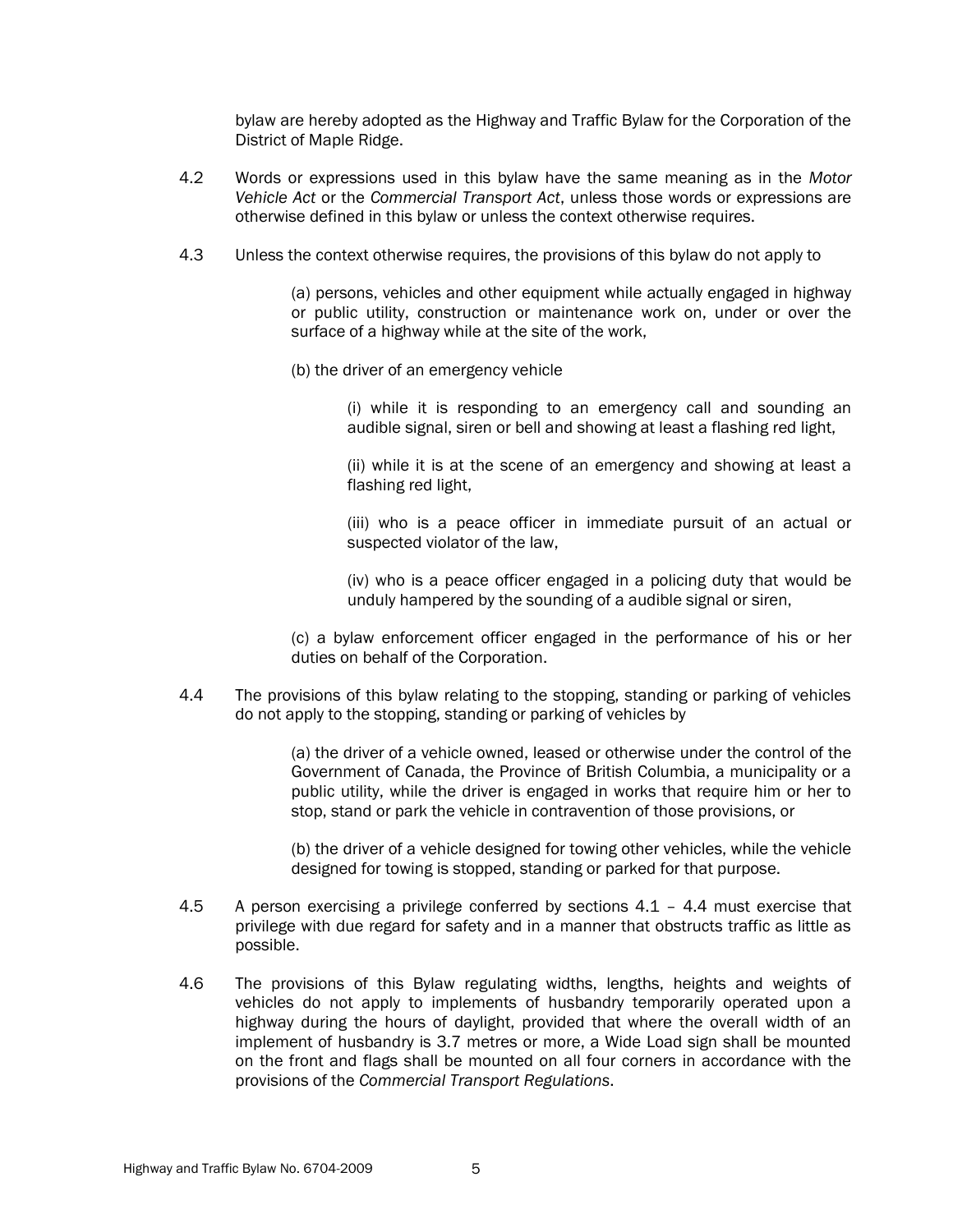### 5.0 Delegation of *Motor Vehicle Act* powers

### 5.1 The Municipal Engineer may

(a) place or erect, or cause to be placed or erected, traffic control devices to give effect to the *Motor Vehicle Act*, this bylaw or an order under this section,

(b) by order, regulate, control or prohibit the stopping, standing or parking of vehicles on a highway,

(c) by order, direct a person to place or erect traffic control devices prohibiting parking

(i) at the entrance to dance halls, funeral parlours, or other places of public assemblage during the period of assemblage therein,

(ii) upon either or both sides of any highway or portion thereof along the route of any parade or in the vicinity of larger gatherings,

(iii) at any location where, upon special circumstances it is deemed necessary to facilitate or safeguard traffic, or

(iv) in front of any building or structures under construction, alteration, repair or demolition,

(d) by order designate a portion of a highway as

- (i) a bus stop zone,
- (ii) a loading zone,
- (iii) a taxi zone, or
- (iv) a bike lane,
- (v) a pedestrian path
- (vi) an equestrian path

(e) by order, designate portions of highways for parking zones for persons with disabilities in accordance with any regulation made under Section 209(2)(h) of the *Motor Vehicle Act*, including providing for a system of permits for those parking zones,

(f) by order, designate boulevards, sidewalks and walkways for the use of persons riding animals, or where the riding of animals is prohibited, and for that purpose to make regulations restricting the direction of travel and hours of use, and to locate and post signs or other traffic control devices as he may deem necessary for the administration and enforcement of the regulations authorized hereby,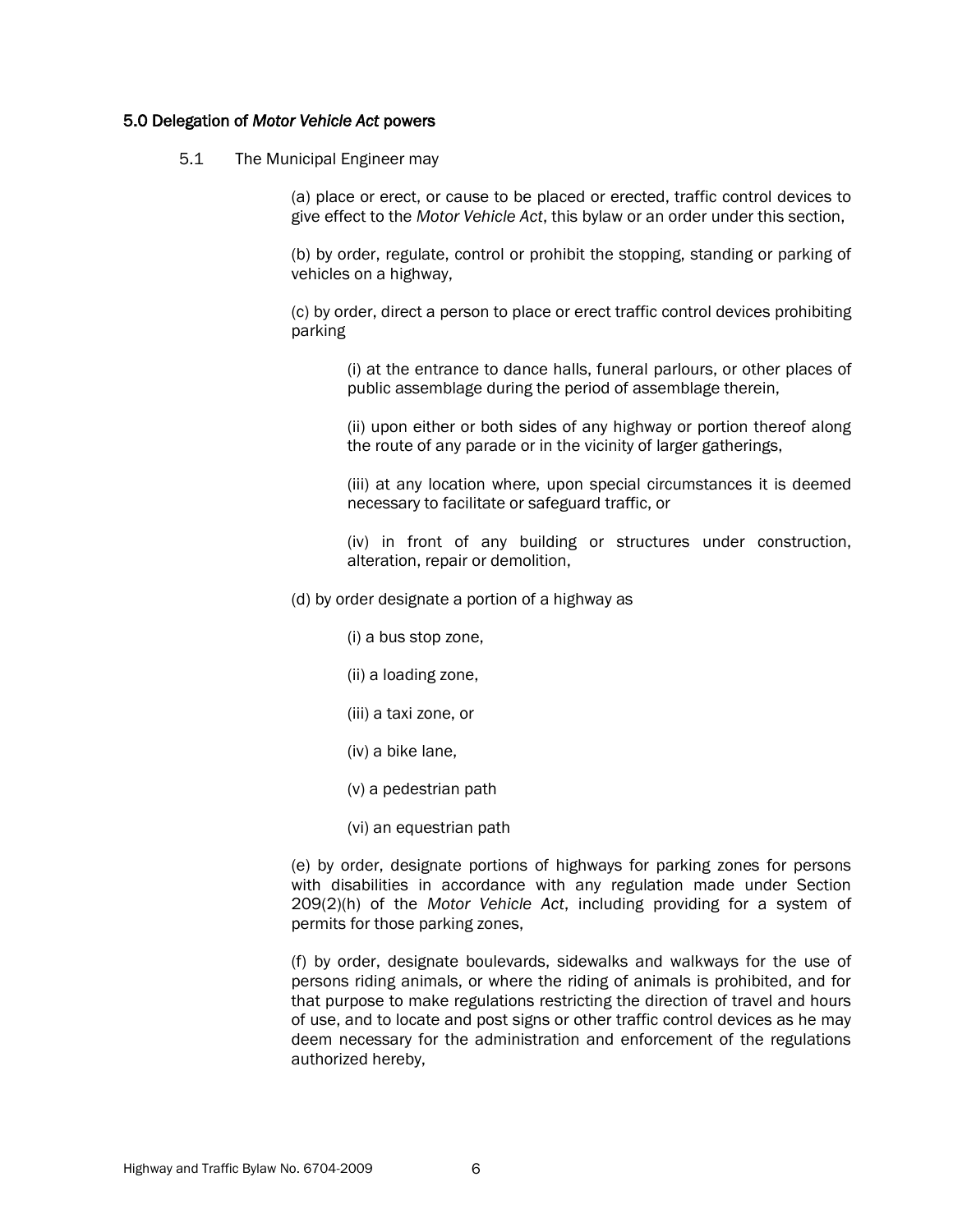(g) by order, designate access to and from a highway for adjacent land, including the location and extent of access when in his opinion such designation is necessary to protect the best interests of the local residents and traffic,

(h) by order, temporarily restrict or prohibit all or some types of traffic on a highway,

(i) by order, regulate or prohibit processions on a highway,

(j) by order, regulate, control or prohibit the erection, maintenance, or both, of signs, advertisements or guide posts on or over highways other than provincial arterial highways, and their alteration, repainting, tearing down or removal without compensation to any person for the loss or damage that results.

5.2 The Director of Parks and Facilities is hereby authorized to exercise in respect of any highway within a public park the same powers as those delegated to the Municipal Engineer under subsections 5.1 (a) and (h) of this bylaw.

### 6.0 Powers of peace officers, bylaw enforcement officers and firefighters

- 6.1 A peace officer or bylaw enforcement officer, in order to expedite the movement of traffic or to safeguard pedestrians or property, shall have full power to direct and regulate traffic and in doing so may disregard any traffic control device.
- 6.2 A firefighter, in attendance at the scene of a fire or other emergency, in order to expedite the movement of traffic or to safeguard pedestrians or property, shall have full power to direct and regulate traffic and in doing so may disregard any traffic control device.

### 7.0 Traffic on trails

No person shall drive a truck, car, all-terrain vehicle, dirt bike, motorcycle or other motorized vehicle on a trail unless designated for such purposes or for emergency purposes or maintenance purposes as authorized by the Municipal Engineer or Director of Parks.

### 8.0 Traffic in parks

8.1 No person shall, in any public park

(a) ride, drive or lead any horse or other animal or operate any vehicle except on a path, trail, walkway, or portion of a highway designated and posted for such purpose and except in conformance with the direction posted and any traffic control device,

(b) ride, drive or lead any horse or other animal, or operate any vehicle without reasonable consideration for other persons using the park,

(c) operate any vehicle in such a manner as would disturb the enjoyment of the park by others,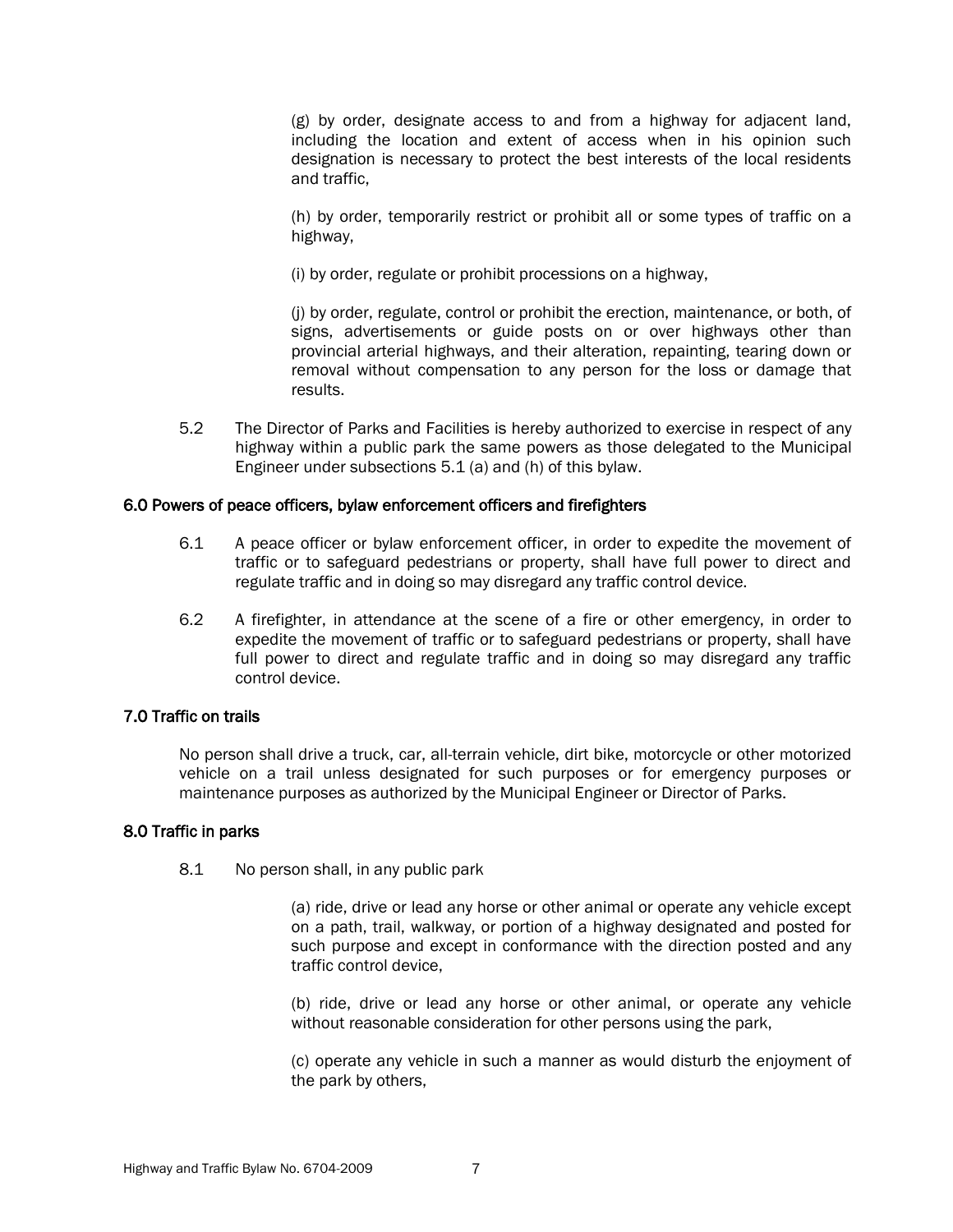(d) operate any vehicle at a speed greater than 25 km/h or such other speed as may be directed by traffic signs,

(e) operate any vehicle having a licensed gross weight or more than 4,400 kg, provided that this subsection shall not apply to personnel employed by the Corporation while engaged in the performance of their duties, or

(f) operate, stop or park any vehicle except where authorized by traffic control devices.

### 9.0 Speed limits

- 9.1 No person shall drive or operate a motor vehicle on any highway within the municipality at a rate of speed greater than 50 km unless otherwise posted or on any lane within the municipality at a rate of speed greater than 20 km unless otherwise posted.
- 9.2 No person shall drive or operate a motor vehicle on any highway within the municipality at a rate of speed greater than the posted speed.
- 9.3 A person may drive or operate a Neighbourhood Zero Emission Vehicle (NZEV) on any highway in the municipality that has a speed limit of 50 km/h or less.

### 10.0 Pedestrians

- 10.1 No person or persons shall stand or assemble on any roadway or sidewalk so as to obstruct or prevent other persons from using the roadway or sidewalk for the passage of motor vehicles or pedestrians.
- 10.2 Within the central downtown area of the Town Centre as identified in Schedule "E", no person shall cross a highway at any place other than at, upon or along a crosswalk and, where an intersection contains a signalized or marked crosswalk, the signalized or marked crosswalk must be used.
- 10.3 No pedestrian shall cross a roadway in contravention of a traffic control device.
- 10.4 Where there is a sidewalk that is reasonably passable on either or both sides of the highway, a pedestrian shall not walk on the roadway.
- 10.5 Where there is no sidewalk, a pedestrian walking along or on a highway shall walk only on the extreme left side of the roadway or on the shoulder of the highway, facing traffic approaching from the opposite direction.
- 10.6 No pedestrian shall stand on or walk along a highway to solicit a ride, employment or business from an occupant of a vehicle.
- 10.7 The driver of a vehicle shall yield the right-of-way to a pedestrian where traffic control signals are not in place or not in operation when the pedestrian is crossing the highway in a crosswalk and the pedestrian is on the half of the highway on which the vehicle is travelling, or is approaching so closely from the other half of the highway that the pedestrian is in danger.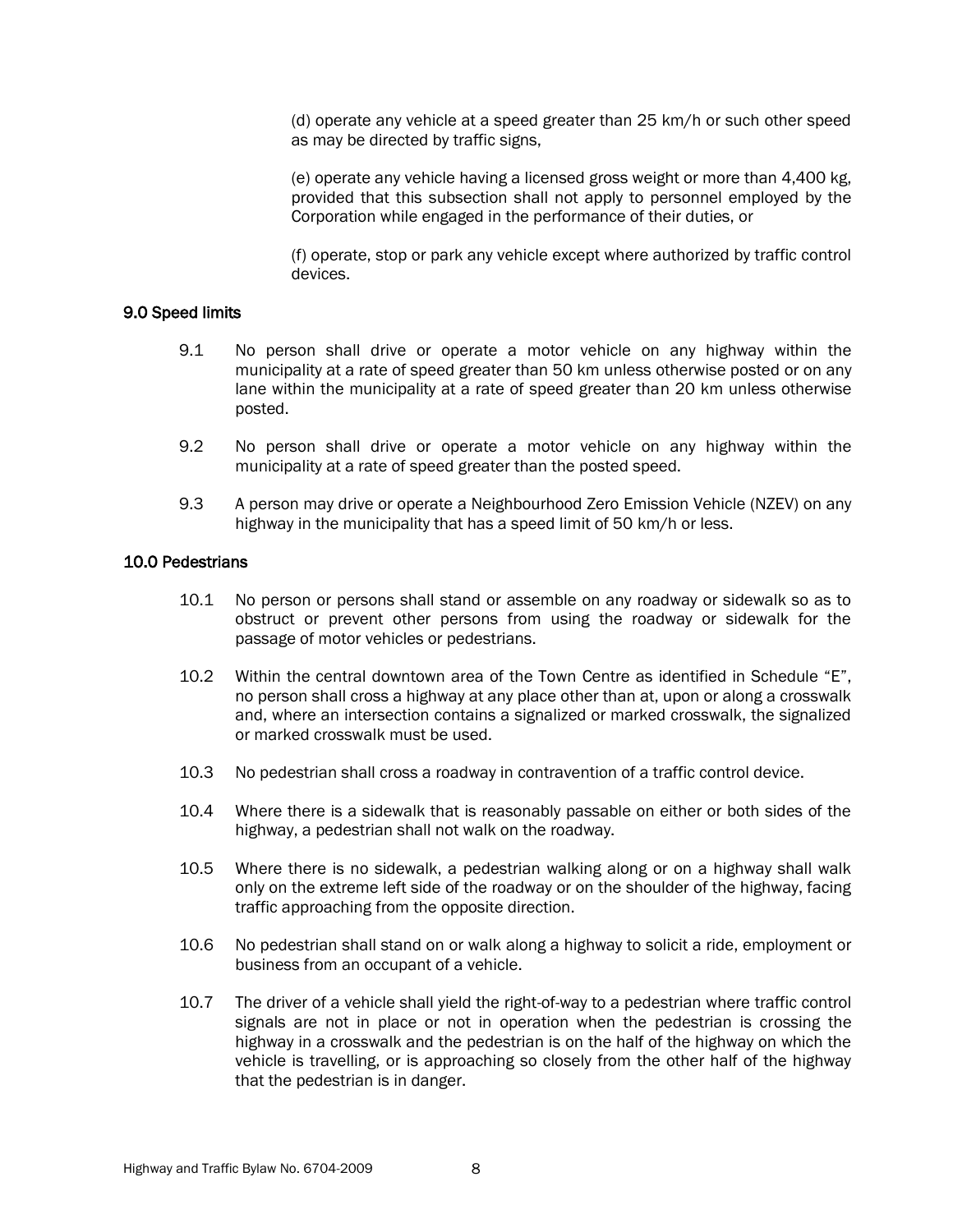#### 7566-2019

#### 11.0 Places where stopping, standing and parking prohibited

- 11.1 Except when necessary to avoid conflict with traffic, or to comply with the law, or the directions of a peace officer or traffic control device and except while operating a municipal or provincial utility vehicle or vehicles of a public utility corporation while engaged in their duties, or except a vehicle so mechanically disabled as to render it immobile, no person shall stop, stand or park a vehicle:
	- (a) Sidewalk on sidewalk or boulevard, either completely or partially;
	- (b) Driveway in front of or within 3 metres of a public or private driveway;

(c) Intersection – in or within 6 metres of the approach or far side of an intersection, except as permitted by a sign;

(d) Hydrant – within 5m of a fire hydrant measured from a point in the curb or edge of the roadway which is closest to the fire hydrant to the nearest wheel of the vehicle;

(e) Crosswalk – on a crosswalk or within 6 metres of the approach side of a crosswalk;

(f) Sign – within 6 metres of the approach to a flashing beacon, stop sign or traffic control signal located at the side of a roadway;

(g) Entrance – within 6 metres from either side of the entrance to or exit from a hotel, theatre, public meeting place, dance hall, fire hall or playground;

(h) Railway Crossing – within 15 metres of the nearest rail or a railway crossing;

- (i) Sales on a highway for the principal purpose of:
	- (i) displaying a vehicle for sale;

(ii) advertising, greasing, painting, wrecking, storing or repairing a vehicle, except where repairs are necessitated by an emergency;

(iii) displaying signs; or

(iv) selling flowers, fruit, vegetables, sea foods or other commodities or articles;

(j) Obstruction – alongside or opposite a street excavation or obstruction when stopping, standing or parking obstructs traffic;

(k) Double Parking – on the roadway side of a vehicle stopped or parked at the edge or curb of a roadway;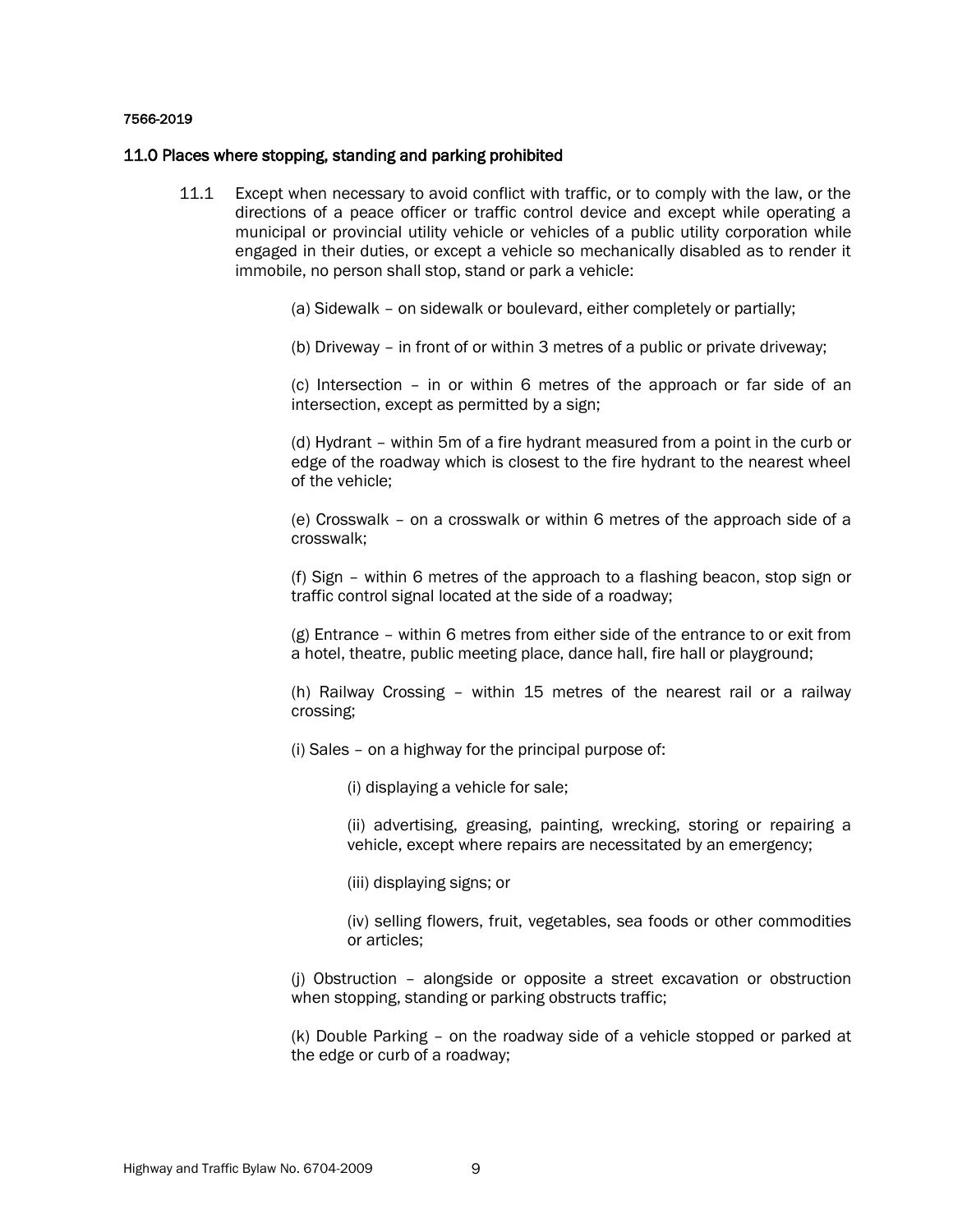(l) Bridge – on a bridge or other elevated structure on a highway, or in a highway tunnel, except as permitted by a traffic control device;

(m) Visibility – in a manner that obstructs the visibility of a standard traffic sign erected by or with the authority of the Minister of Transportation and Highways or a Municipality;

(n) Bus – in any manner so as to hinder or obstruct a bus from loading or unloading;

o) Paths – on a bike lane, pedestrian walkway or equestrian trail;

(p) Highway/Lane – in any highway/lane in such a manner or under such conditions as to leave available less than 4.5/3.0 metres respectively of the usable travelled portion of such highway/lane for the free movement of vehicular traffic and/or in any alley in such a position or manner as to obstruct the free movement of traffic into or out of any driveway or private road or garage adjoining such highway/lane;

(q) Angle Park – on any highway unless specifically permitted;

(r) Wrong Side – upon a two-way highway, other than on the right side of the highway and with the wheels parallel to that side unless otherwise permitted by a traffic control device;

(s) Distance – on a roadway more than 30 centimetres from the curb of such roadway if a curb has been constructed;

(t) Parking Stalls – in contravention of painted lines or markers indicating single parking stalls parallel to the highway or angled from the highway;

(u) Parking Prohibition – in a place that contravenes a traffic control device that gives notice that stopping, standing or parking there is prohibited;

- 7652-2020 (v) Overtime Parking on a highway where traffic control devices indicate the length of time allowed for parking, in contravention of the length of time indicated on the applicable traffic control device, provided that this provision shall not apply on Statutory Holidays as defined in the provincial Interpretation Act.
- 7652-2020 (w) Overtime Parking/Fail to Register on any portion of a public parking lot operated by the City of Maple Ridge where traffic control devices indicate the length of time allowed for parking and the requirement to register a vehicle licence plate or stall number, in contravention of the provision indicated on the traffic control device, provided that this provision shall not apply on Statutory Holidays as defined in the provincial Interpretation Act.

(x) Restricted Parking – on any highway where a traffic control device restricts stopping/parking, except in accordance with that restriction;

(y) Roadway – upon a roadway, either completely or partially,

7418-2018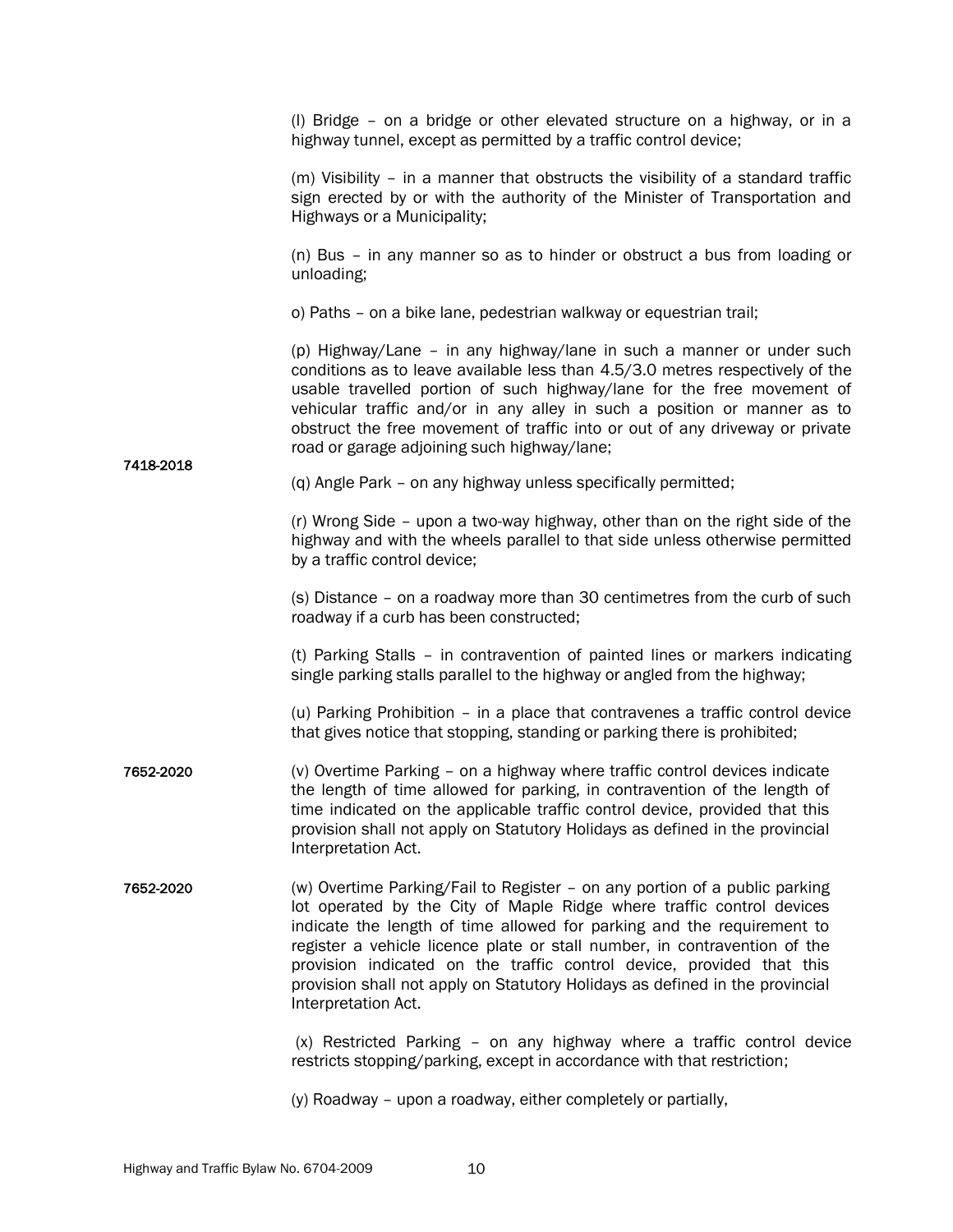#### 7418-2018

(z) 72 Hours – upon any highway for a continuous period of time exceeding 72 hours without movement;

(aa) Long Vehicles – on a highway or public place where the vehicle or combination of attached vehicles is in excess of 18 metres in length;

(bb) Vehicle/Trailer – on a highway or public place between 9 o'clock at night and 6 o'clock the next morning if the vehicle or trailer has a licenced gross vehicle weight that exceeds 5500 kgs;

(cc) Disabled Zone - in a disabled zone unless

(i) the vehicle displays a permit issued under Division 38 of the *Motor Vehicle Act Regulations*, and

(ii) the vehicle is stopped, left standing or parked for the purpose of transporting a disabled person;

(dd) Commercial Vehicle Loading Zone - in any commercial vehicle loading zone, unless

(i) the vehicle bears a commercial licence issued under the *Commercial Transport Act*, and

(ii) the vehicle is stopped, left standing or parked for the purpose of loading or unloading goods or merchandise for a period not longer than 30 minutes.

(ee) Passenger Loading Zone - in any passenger loading zone, unless

(i) the vehicle is stopped, left standing or parked for the purpose of loading or unloading passengers for a period not longer than 15 minutes.

(ff) Highway without Curbs - on the paved portion of any highway without curbs, unless the pavement thereof is at least 7.3 m in width,

(gg) Central Boulevard - on the side of any highway which abuts a central boulevard,

(hh) Marked and Signed - upon those highways which have been marked or signed for angle parking, at any place other than between the lines or markings indicating the limits of a single stall. The driver of a vehicle shall park such vehicle at the angle to the curb indicated by such marks or signs and parallel to and between such marks and as close to the curb as practicable,

(ii) Insurance - on any municipal property or highway without proper or valid insurance displayed,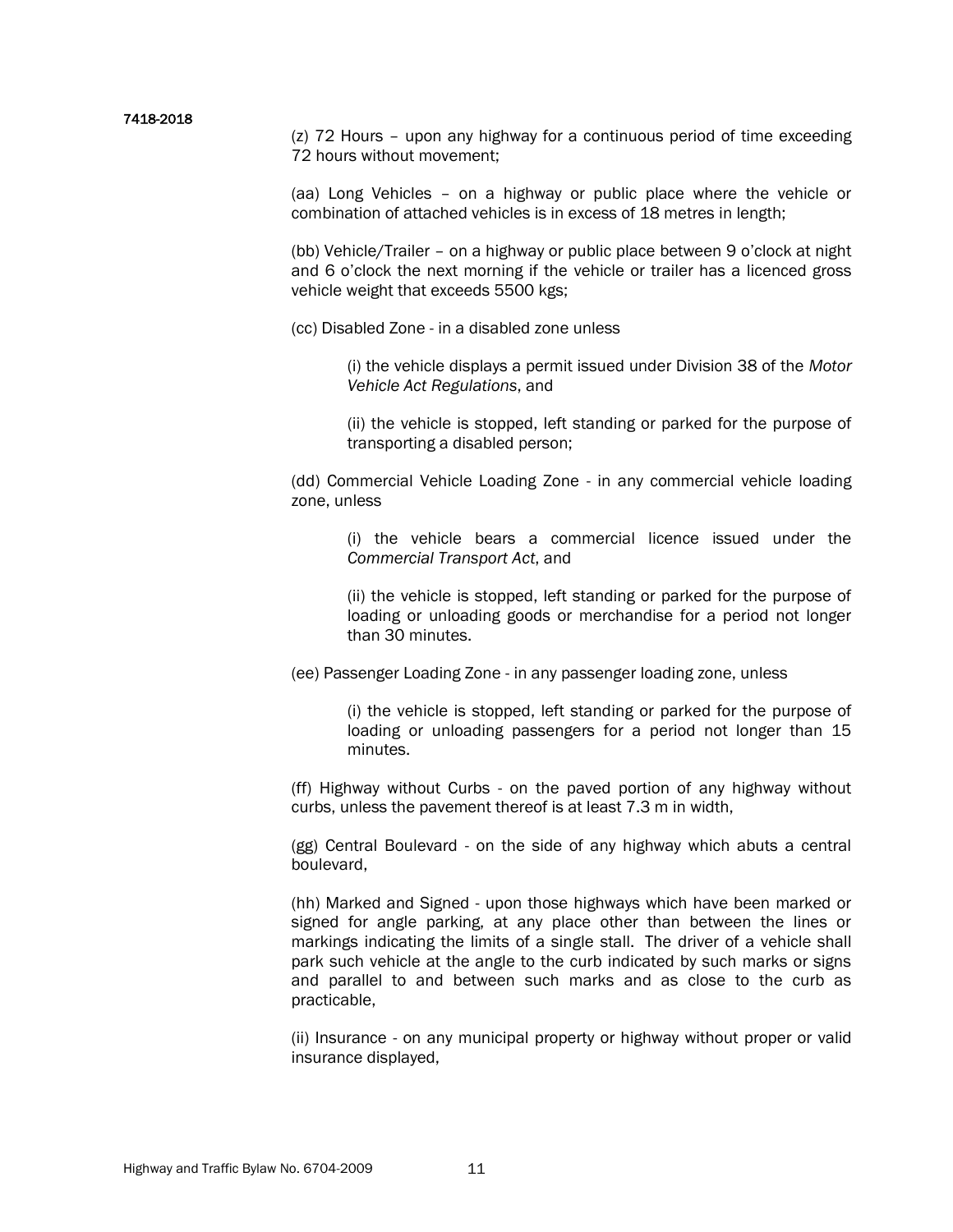(jj) Number Plates - on any municipal property or highway without proper or valid number plates displayed,

(kk) Painted Curb – adjacent to a yellow painted curb.

### 12.0 Moving of vehicle into prohibited place

A person shall not move a vehicle that is not lawfully under his control into a place mentioned in Section 12.1.

### 13.0 Trailers

No trailer designed for occupancy by individuals or for the carriage of goods and merchandise shall be parked on any highway unless it is attached to a motor vehicle mechanically capable of towing the trailer.

### 14.0 Disabled persons' parking permits

The Social Planning and Research Council of British Columbia ("S.P.A.R.C.") is designated as an organization that may issue disabled persons' parking permits under the *Motor Vehicle Act Regulations*.

#### 6943-2012

### 15.0 Resident Parking Zones

- 15.1 Every resident parking zone authorized by a bylaw or an order under a bylaw and established for residents, and existing prior to adoption of this Bylaw, is authorized.
- 15.2The Engineer may, by causing appropriate traffic control devices to be placed or erected on any portion of a highway, establish such designated portion of that highway as a resident parking zone and designate the area thereof and define the rights, duties and obligations of traffic with respect to that resident parking zone.
- 15.3No person may stand, stop or park a vehicle in a resident parking zone that does not display a valid resident parking permit issued by the District. A maximum of two (2) resident parking permits will be issued to the owner or occupier of real property within the resident parking zone. Resident parking permits will be issued annually upon proof of real property ownership or occupancy and payment of a fee as set out in Schedule B.
- 15.4 A person holding a resident parking permit must display the resident parking permit by hanging it from the rear view mirror of the vehicle so that it is clearly visible from outside the passenger compartment whenever the vehicle is parked in an area where the permit is required.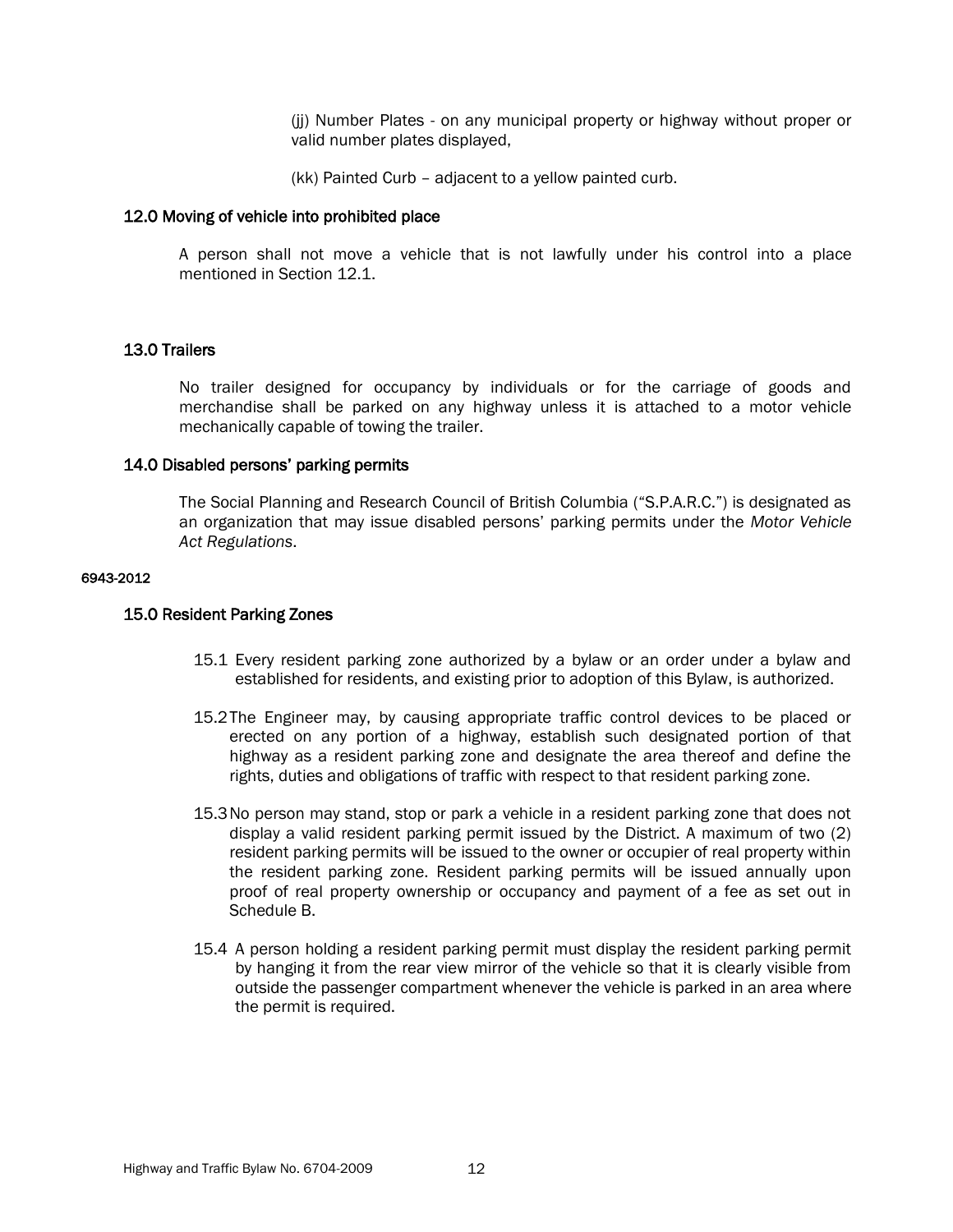### 6943-2012

### 16.0 Traffic Notices

- 16.1 No person other than the owner or driver of a vehicle may remove any notice placed or affixed on it by an Enforcement Officer in the course of their duty and no person may deliberately erase a chalk mark from a tire marked by an Enforcement Officer or remove any other object or device used by them in the course of their duty.
- 16.2 No person shall cause or permit a vehicle to move from one location to another in the same block after the time limit regulating that block has expired.

### 17.0 Impoundment of vehicles

- 17.1 A peace officer or bylaw enforcement officer may impound or remove, or cause to be impounded or removed
	- (a) any unattended vehicle that is
		- (i) parked, stopped or standing in violation of this Bylaw,
		- (ii) apparently abandoned on a highway,
		- (iii) without proper or valid number plates,
		- (iv) not validly insured, or

(v) in a position that causes it to interfere with the removal of snow, ice, leaves, dirt or other debris from a highway by a person authorized by the Municipal Engineer to remove snow, ice, leaves, dirt or other debris, or

(b) any chattel, structure or other thing that is unlawfully occupying a portion of a highway.

- 17.2 All fees, costs and expenses for the removal, detention and impoundment of a vehicle removed under this section shall be paid by the registered owner of the motor vehicle to the Corporation or to the contractor for the Corporation at his place of business.
- 17.3 The owner of a vehicle removed, detained or impounded under this Bylaw shall pay to the Corporation the fees, costs and expenses set out in Schedule "B".
- 17.4 Where the owner of a vehicle removed, detained or impounded under this section has defaulted in paying the fees, costs and expenses incurred by the Corporation, the Corporation may sell the vehicle at a public auction or initiate an action in a court of competent jurisdiction to recover the fees, costs, and expenses provided that;

(a) the Corporation has delivered to the owner at the address for such owner as shown on the records of the Superintendent of Motor Vehicles a notice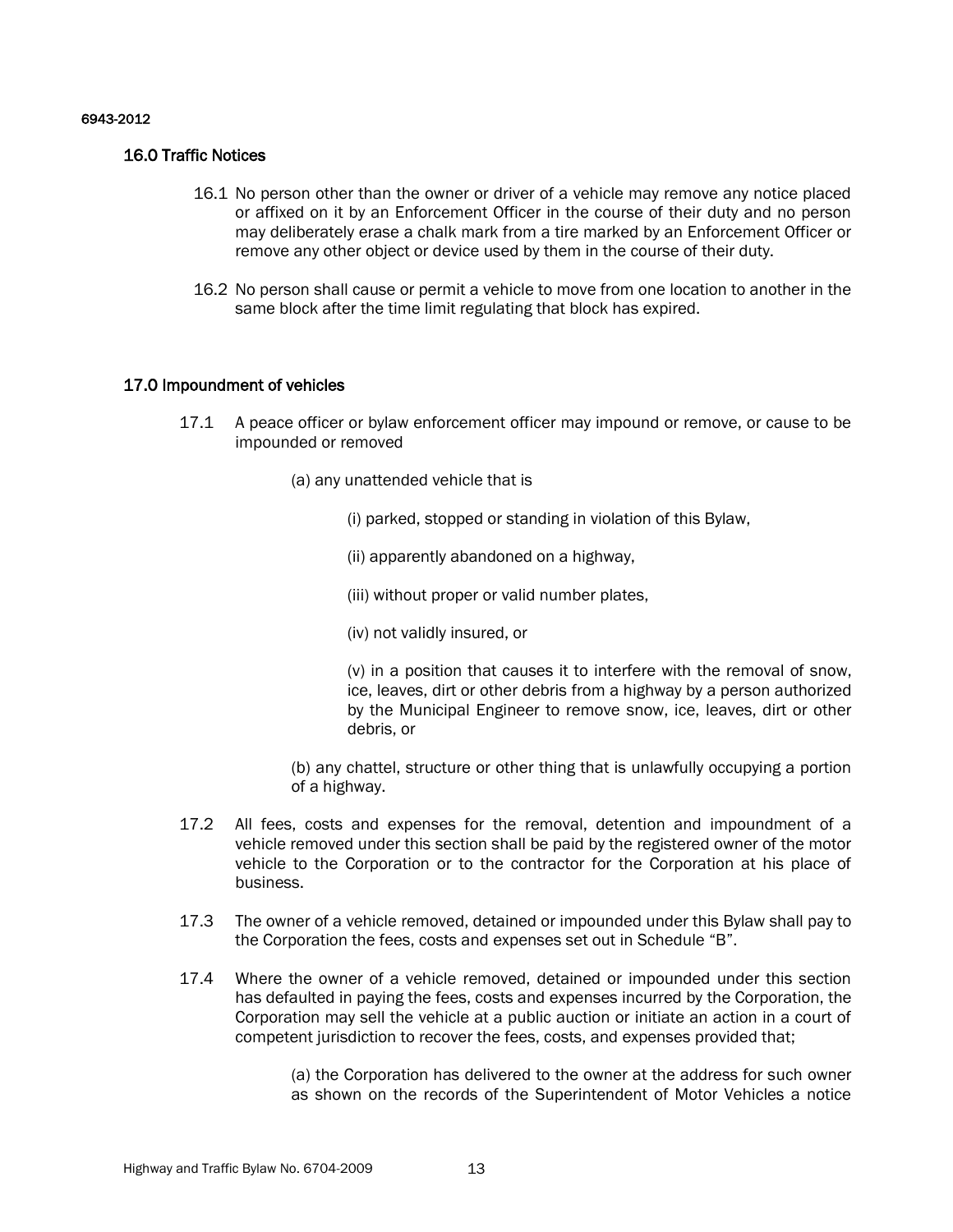that the fees costs, and expenses will be removed by way of public auction or court action;

(b) the owner of the motor vehicle has not paid such sums to the Corporation within 30 days of the delivery of the notice; and

(c) the 30 days have expired.

17.5 Any monies received on the sale of the vehicle shall be applied firstly, to the costs of the sale or court action, secondly to the costs of the removal and impoundment and thirdly, the surplus if any, shall be paid to the owner of the vehicle.

### 18.0 Chattels or obstructions

- 18.1 Any chattel or obstruction which is standing contrary to any provision of this bylaw or which is otherwise unlawfully occupying a portion of a highway or public place may be removed, detained, and impounded by a Bylaw Enforcement Officer or the Municipal Engineer, or by a person acting in accordance with the directions of the Corporation.
- 18.2 Any chattel or obstruction removed, detained or impounded under this Bylaw may be recovered by the owner by paying to the Corporation the fees, costs and expenses levied in accordance with this section.
- 18.3 The owner of a chattel or obstruction removed, detained or impounded pursuant to this Bylaw shall pay those fees, costs, and expenses set out in Schedule "B".
- 18.4 Subject to the *Community Charter*, if a chattel, obstruction or vehicle is removed, detained or impounded, and not claimed by its owner within one month from date of seizure, the chattel, obstruction or vehicle may be sold at public auction at the direction of the Manager of Procurement.
- 18.5 Despite any other provisions of this Bylaw, if in the opinion of the Manager of Procurement a chattel, obstruction or vehicle removed, detained, or impounded is a perishable article, has an apparent market value of less than \$2,000.00 or if its custody involves unreasonable expense or inconvenience, the Manager of Procurement may decide not to proceed to public auction, and may dispose of the chattel, obstruction or vehicle in any manner in which he or she deems expedient.
- 18.6 No person must prevent or attempt to prevent or interfere with the removal, detaining or impounding of any chattel, obstruction or vehicle by the Corporation under this section.

### 19.0 Shopping carts

- 19.1 No person shall place shopping carts in any manner upon a highway or upon any structure on a highway.
- 19.2 Any such shopping cart placed in contravention of section 18.1 may be removed by the Municipal Engineer, or such other persons that may be duly authorized from time to time by the Municipal Engineer.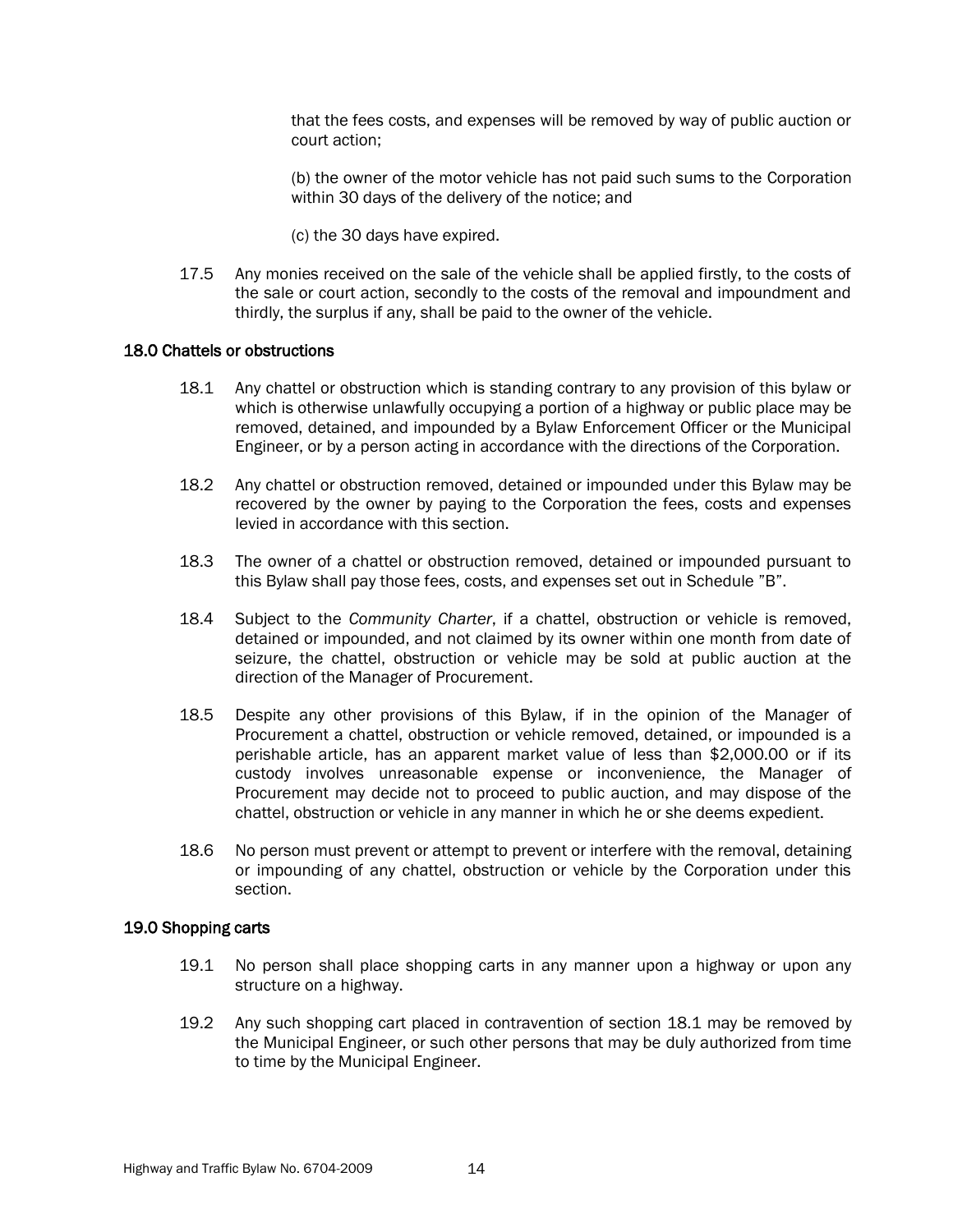19.3 Any such shopping cart so removed by the Municipal Engineer, or such other persons as may be duly authorized from time to time by the Municipal Engineer, may be claimed at the Operations Centre on payment of a fee based on the costs of removal and storage (see Schedule "B"). The Corporation accepts no liability for any damage done to any such shopping carts in any way. Shopping carts not claimed within fifteen (15) clear working days will be destroyed in a manner prescribed by the Municipal Engineer.

### 20.0 Barricades

- 20.1 No person shall leave any excavation or other obstruction on a highway without placing barricades and warning lights for the protection of the public.
- 20.2 No person shall interfere with any barricade, sign, warning lamp or other device which is lawfully occupying any highway at or near any excavation, obstruction or work being performed thereon.

### 21.0 Interference with procession

No person shall drive or operate a vehicle on a highway between the persons or vehicles comprising a parade or funeral procession.

### 22.0 Vehicle repairs

No person shall make any repairs to a vehicle while it is upon any highway, other than such temporary repair as is necessary for the removal of such vehicle from the highway.

### 23.0 Tethering of horses and other animals

- 23.1 No person shall leave any horse or other animal which is attached to any vehicle intended to be drawn by such horse or other animal on any highway or public park without such horse or other animal being tethered in such a manner as to prevent the horse or other animal from running away or from moving on the highway in any way as to obstruct or impede other traffic.
- 23.2 No person shall tie or fasten any horse or other animal to any traffic control device, utility pole or lamp standard.

### 24.0 Removal of wrecked or damaged vehicles

Every person who removes a wrecked or damaged vehicle from the scene of an accident on a highway shall remove all glass and other debris caused by the accident from the highway.

### 25.0 Occupation of vehicles and trailers

No person shall occupy a motor vehicle, recreation vehicle, or trailer as living quarters while it is parked upon any highway or in any public place unless authorized to do so.

### 26.0 Removal of snow and ice and other matter

Every owner or occupier of real property shall remove snow, ice, leaves, dirt or other debris from sidewalks, stairs, ramps and foot paths bordering the real property as well as walkways,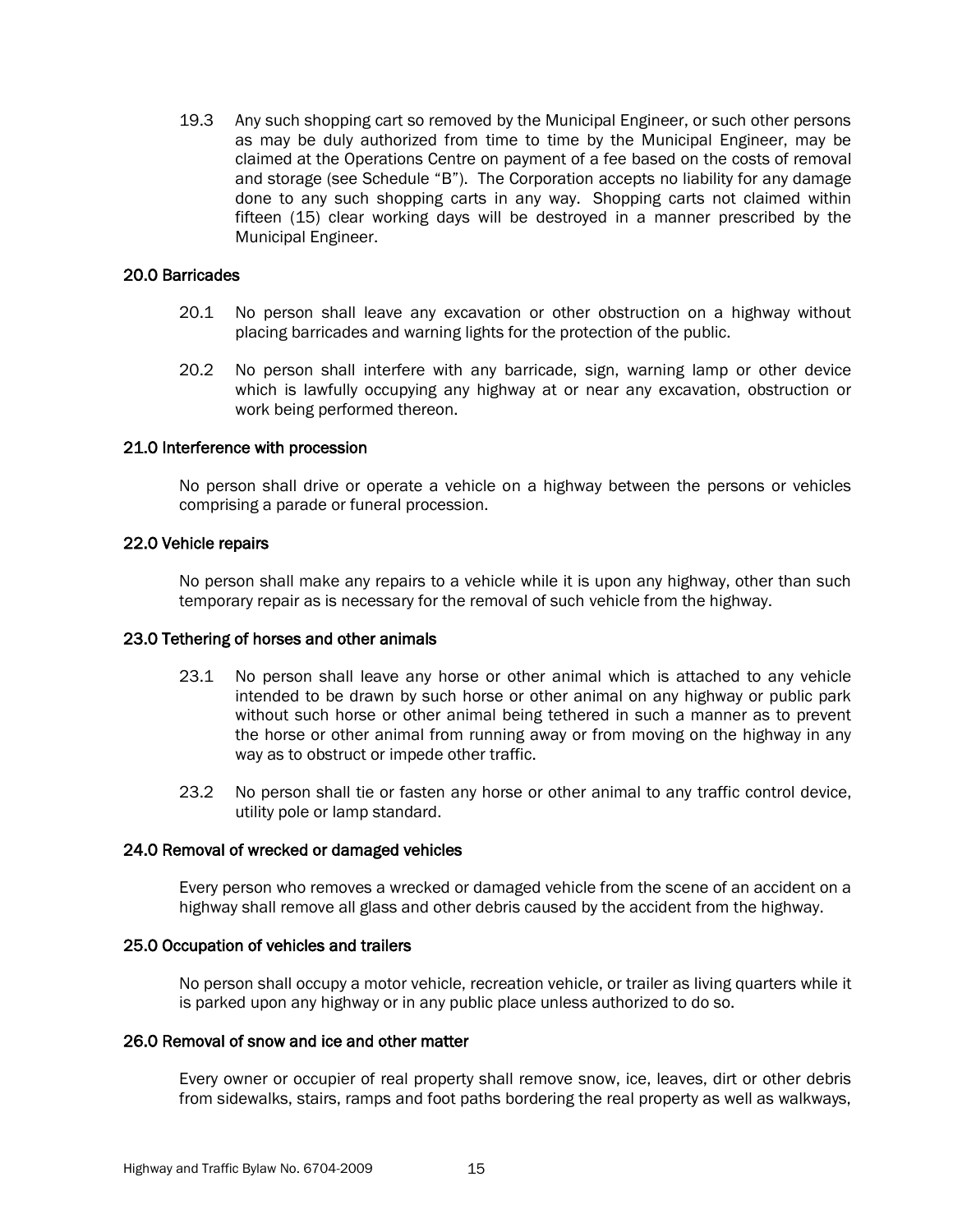ramps and stairs on real property which are open to the public, no later than 10:00 o'clock in the morning of the day following accumulation.

### 27.0 Obstructions and intersections

No person, being the owner, occupier or lessee of any property adjacent to the intersection of two highways, shall place or permit to be placed or grow any tree, shrub, plant, fence or other structure with any horizontal dimension exceeding 0.6 m, within 7 m from the point of intersection of the two property lines which front of the intersecting highways, between the elevations of 0.9 m and 2.0 m above the elevation at the point of the intersection of the centerlines of the intersecting highways.

### 28.0 Trimming and cutting of trees

Every person being the owner or occupier of real property shall cause all trees, shrubs or other vegetation on their real property to be properly trimmed and cut back, so as to prevent physical obstruction and visibility impairment to pedestrian and vehicle traffic on the sidewalk or highway. Should the owner or occupier of real property upon notification in writing by the District, fail to address a request for trimming or cut back within two weeks of notification, the District may undertake the work at the owner/occupiers expense.

### 29.0 Encroachments

- 29.1 No person shall, except as provided herein or by any other Bylaw, or unless otherwise authorized by the Municipal Engineer, erect or maintain any structure that encroaches on or over any highway or public land.
- 29.2 Approved structures overhanging the highway shall have a minimum clearance of 2.5 metres above any sidewalk or walkway and 5 m above any roadway.

### 30.0 Vehicle loads

30.1 No person shall drive or operate on a highway

(a) a vehicle with any load, unless the construction and equipment of the vehicle and the manner in which the load is distributed and secured are such as to prevent any of the load from shifting or swaying in such a manner as to affect the safe operation of the vehicle or from dropping, shifting or swaying in such a manner as to affect the safe operation of the vehicle or from dropping, shifting, leaking or otherwise escaping from the vehicle, provided that sand may be dropped for the purpose of securing traction;

(b) a vehicle with any load, unless the load and any covering thereon is securely fastened so as to prevent any part of the load or the covering from becoming loose, detached or in any manner hazardous to other users of the highway; or

(c) a vehicle with a load of logs or poles, unless the load is restrained by the use of at least one binder if the logs or poles are not greater than 7.3m in length or at least two binders if any of the logs or poles exceed 7.3m in length.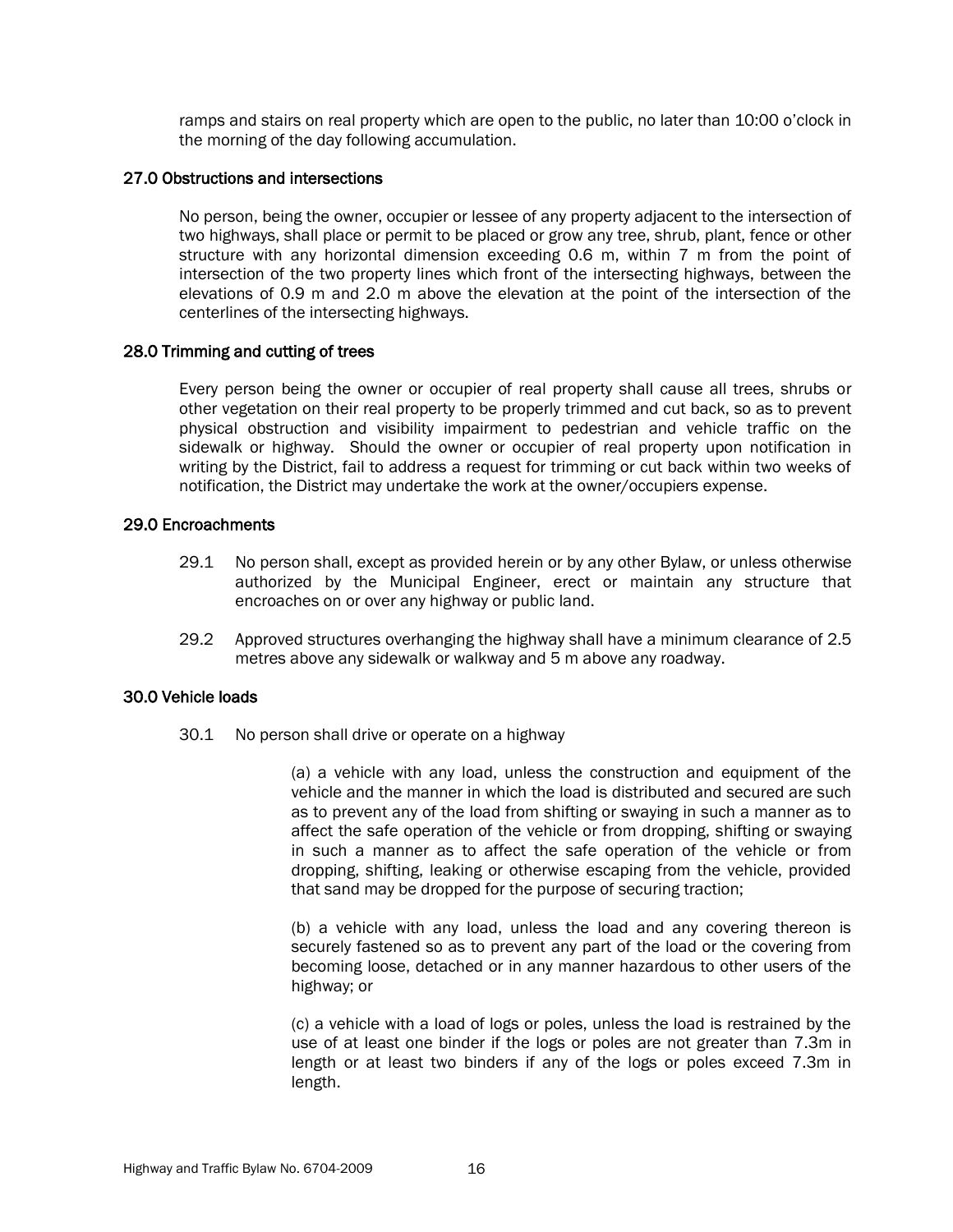### 31.0 Vehicle tires

31.1 No person shall drive or operate on a highway:

(a) a vehicle equipped with solid tires, the thickness of which between the rim of the wheel and the surface of the highway is less than 32 mm; or

(b) a vehicle having wheels, tires or tracks constructed or equipped with projecting spikes, cleats, ribs, clamps, flanges, lugs or other attachments or projections which extend beyond the tread or traction surface of the wheel, tire or track, provided that this section shall not preclude the use of tire chains or reasonable proportions when required for safety or the use, during the period from October  $1^{st}$  of any year to April 30<sup>th</sup> of the year next following, of studs that do not protrude more than 3.5 mm from the tread or traction surface of a tire. No tire shall have more than a total of 130 studs on a motor vehicle having a gross vehicle weight of 4,600 kg or less or 175 studs on a motor vehicle having a gross vehicle weight greater than 4,600 kg. No studs shall be used in a tire on a non-drive wheel unless each drive wheel has at least one studded tire.

### 32.0 Uses prohibited without a highway use permit

32.1 Except as authorized by a permit issued by the Municipal Engineer pursuant to this Bylaw, no person shall:

#### 7418-2018

(a) place any fuel, lumber, merchandise, chattel or thing on a highway;

(b) deposit, thrown, or leave any earth, refuse, debris or any other thing on a highway;

(c) being the owner or occupier of property abutting on a highway, cause or permit any earth, rocks, stones, logs or stumps or other things to cave, fall, crumble, slide or accumulate from any such property upon a highway or, being there, to remain thereon;

(d) drag or skid anything along or over a highway;

(e) dig up, break up or remove any part of a highway, cut down or remove trees or timber growing on a highway, or excavate in or under a highway;

(f) change the level of a highway whatsoever or stop the flow of water through any drain, sewer or culvert on a through a highway;

(g) place, construct, install, maintain, demolish, remove or alter any works, structures or things of any kind, or perform any work of any kind on a highway;

(h) construct or maintain a ditch, sewer or drain, the effluent from which causes damage, fouling, nuisance or injury to any portion of a highway;

(i) mark or imprint or deface in any manner whatsoever a highway or structure thereon;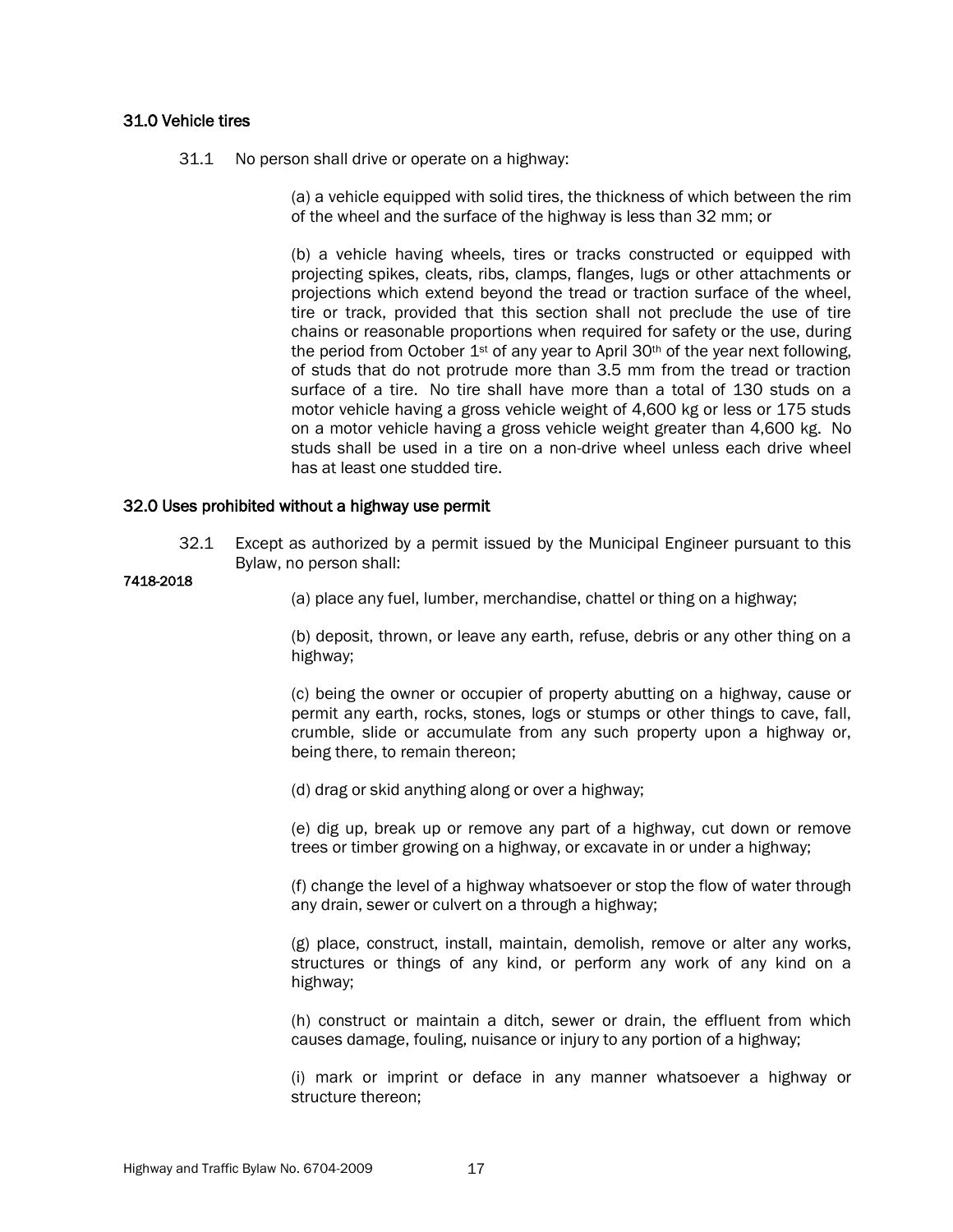(j) ride, drive, lead, move or propel any animal or vehicle over or across a boulevard, including any curb, sidewalk or ditch therein unless such boulevard has been constructed or improved to form a suitable crossing;

(k) construct a boulevard crossing, including a curb, ditch or sidewalk crossing; or

(l) cut, prune, top or remove trees in whole or in part, or conduct any activity that causes damage to trees, shrubs, plants, bushes, hedges, fences or other things erected on a boulevard.

(m) operate a vehicle while sounding a calliope, loudspeaker or other noise making device unless permitted under the District's Business Licensing and Regulation Bylaw;

(n) march, drive or otherwise take part in a parade or procession except a funeral procession;

(o) conduct construction on a highway or traffic control relating to such construction;

(p) conduct construction of land adjacent to a highway where access from the highway to the land is required for that purpose;

(q) obstruct or interfere with the free flow of traffic or attempt to control or detour traffic on any highway or lane, whether by use of signs or flagmen or by barricades or other physical obstruction on the road, provided that this clause shall not apply to:

(i) a Peace Officer, Bylaw Enforcement Officer or Fire Fighter acting in the normal course of his or her duties;

(ii) a student or adult school patrol acting under the authority of the *Public Schools Act* or authorized by the Chief of Police;

(iii) emergency vehicles or public utility or Corporation crews while making emergency repairs within a highway or lane;

(iv) vehicles while legally parked on a highway or lane or while obeying the instructions of a traffic control device or Peace Officer;

(r) place a container on a highway.

(s) engage in business related and/or sales activities on any portion of a highway.

32.2 For the purpose of section 31.1 construction means new construction, repair, replacement and maintenance of any matter or thing.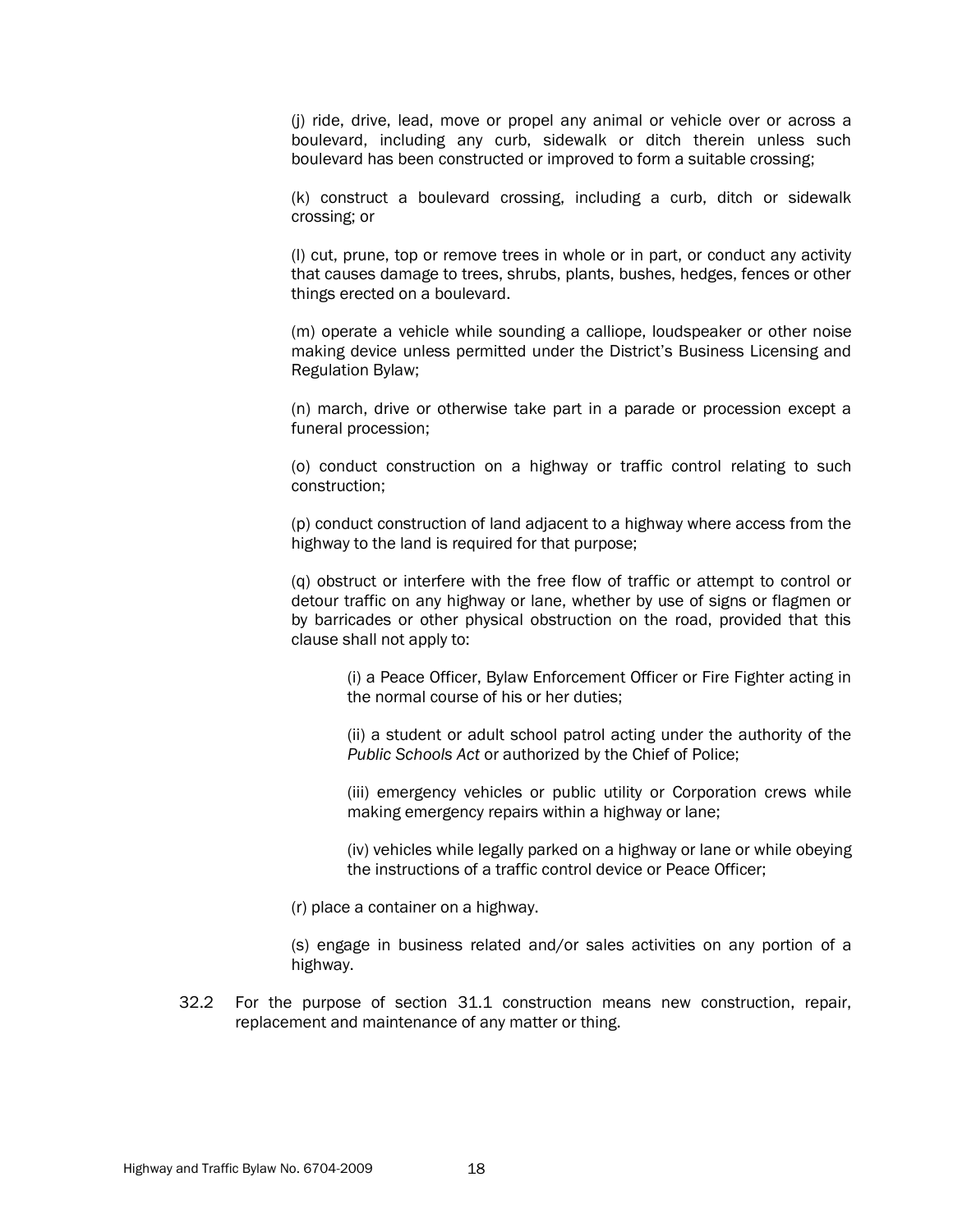### 33.0 Issuance of permits

33.1 The Municipal Engineer may issue a permit (see Schedules "C" or "D") to do those things otherwise prohibited in section 31.0 and sections 43.0 – 47.0 of this Bylaw, subject to payment of the appropriate fee and subject to such other conditions contained in this Bylaw as may be applicable. Permit may be issued for the following;

> (a) Highway Use Permit – for work in or on a highway or abnormal use of a highway or for obstruction to traffic on a highway or for special events on a highway;

> (b) Oversize/Overload Permit – for any oversize or overweight vehicles or loads;

### 34.0 Permit fees

The Municipal Engineer is hereby authorized to charge fees in accordance with Schedule "B" for permits issued pursuant to section 32.1.

### 35.0 Permit conditions

- 35.1 The Municipal Engineer may, in issuing a permit under this Bylaw impose such terms and conditions as the Engineer considers reasonable or necessary for the purpose of
	- (a) avoiding undue damage to a highway,
	- (b) protecting persons or property,
	- (c) avoiding undue interference with traffic, or
	- (d) ensuring that damage done to a highway in connection with an activity undertaken pursuant to a permit is adequately repaired,
	- (e) avoiding nuisances or other disturbances,
	- (f) otherwise protecting the public interest.

### 36.0 Prerequisite to permit issuance

- 36.1 As a prerequisite to the issuance of a permit under this Section, the applicant shall:
	- (a) pay the applicable permit fees;
	- (b) deposit with the Corporation a sum of money which is, in the opinion of the Municipal Engineer, sufficient:

(i) to pay the cost of repairing any damage likely to be done to the highway and installations therein or thereon by reason of the things to be done pursuant to the permit; and

(ii) as security that any obligations imposed by the permit shall be fulfilled and completed within the time specified in such permit; and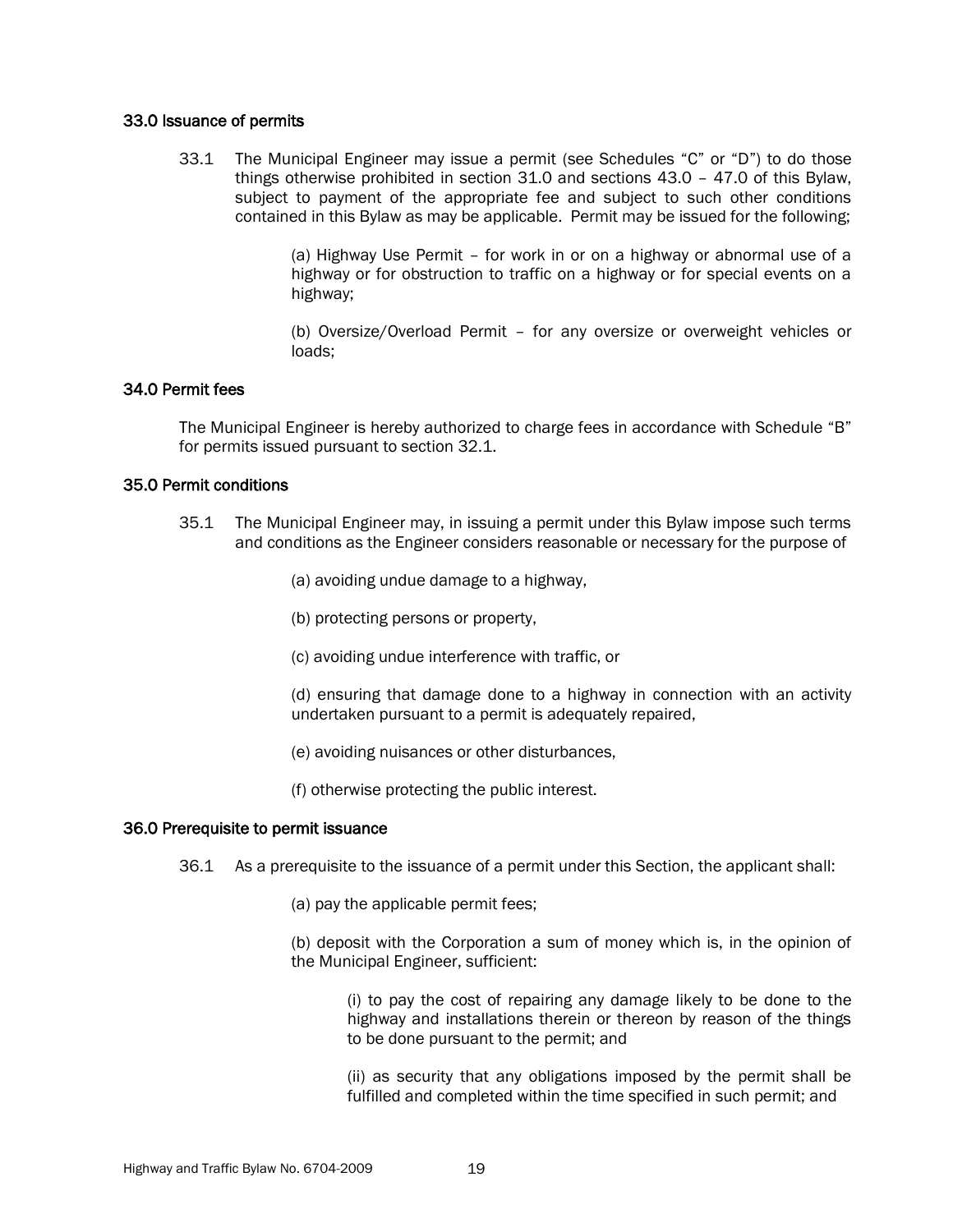(c) provide satisfactory plans and specifications of any work to be undertaken and, when same are approved by the Municipal Engineer and the necessary permit issued, the said work shall conform in every respect to the approved plans and specifications and to the minimum general requirements of the Subdivision Bylaw of the Corporation for the zone in which such highway is situate.

### 37.0 Refund of deposit

Where a deposit has been made in accordance with section 35.1, upon satisfactory compliance with the permit within the time specified, the deposit will be refunded to the applicant, less, where applicable, an inspection fee of \$50.00, or the actual cost of administration and inspection, whichever is the greater.

### 38.0 Maintenance of completed work

Where completed work is to be taken over by the Corporation, the applicant shall maintain such work for a period of one year from the date of completion of the work, as certified by the Municipal Engineer. A new permit and applicable security deposit will be required for the maintenance period.

### 39.0 Alterations to completed works

Where alterations to completed works are required due to the reconstruction of a highway the permit holder shall pay all the costs of such alterations.

### 40.0 Indemnity

The applicant shall indemnify, protect and save harmless the Corporation from and against all damages, claims and demands of every kind arising out of or in any way connected with the work or other things for which a permit has been issued.

### 41.0 Use of deposit

In the event that the permit holder fails to repair any damage and/or fulfil any obligations set out in a permit, the Corporation may repair the damage or fulfil the obligations and deduct the costs of doing so from the deposit. If there are not sufficient funds on deposit to cover the costs, the Corporation shall recover any shortfall from the permit holder.

### 42.0 Revocation of permits

The Municipal Engineer may revoke a permit issued under this Bylaw if the permit holder fails to comply with a term or condition of the permit.

### 43.0 Uses requiring Council permission

43.1 Except as authorized by the Council, no person shall, upon any highway:

(a) solicit for donations of money or other material assistance;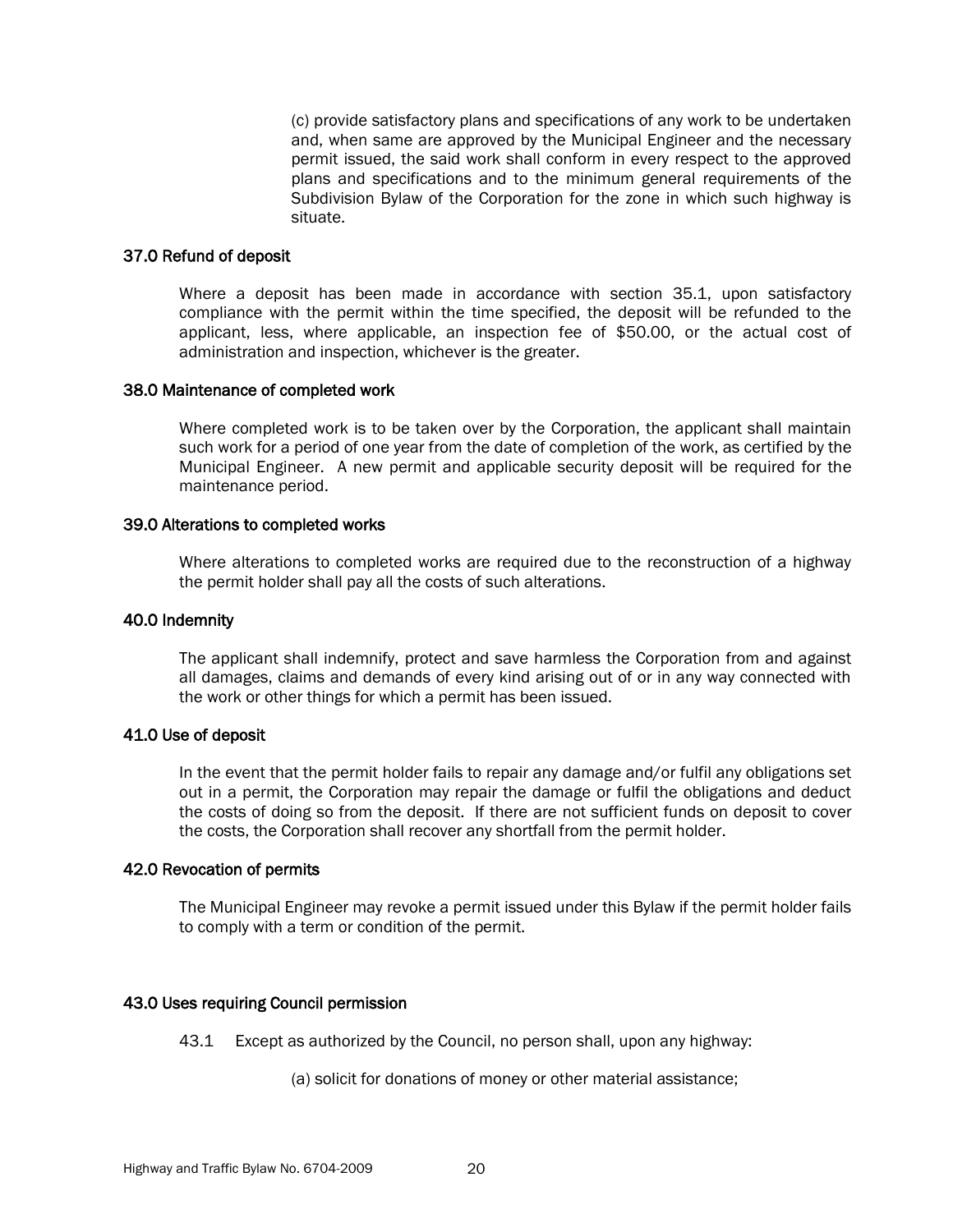(b) sell or display for the purposes of selling any article or thing; or

(c) install or erect any sign or banner.

### 44.0 Vehicle size and weight

### 7566-2019

44.1 The following are adopted as regulations under this bylaw as amended from time to time.

*Motor Vehicle Act Regulations*, B.C. Reg. 26/58

Section 19.01;

Section 19.02;

Section 19.03;

Section 19.05; and

Section 19.06;

*Motor Vehicle Act Regulations*, B.C. Reg. 26/58

Division 35 - Securement of Vehicle Loads;

*Commercial Transport Act Regulations*, B.C. Reg. 30/78

Division 1 - Interpretation;

Division 2 - Application;

Division 7 - (Commencing at Section 7.04) Size and Weight Regulations;

Division 8 - Pilot Cars and Signs; and

Division 11 - Penalties.

- 44.2 For the purposes of this Bylaw, wherever in these regulations adopted by this Bylaw, the term "Minister" or "Minister of Transportation and Highways" appears, the term "Municipal Engineer" shall be substituted and where the term "Act" appears, the term "Bylaw" shall be substituted.
- 44.3 No personal shall operate a vehicle on a highway in the Municipality contrary to a regulation adopted by this section.
- 44.4 The provisions of this part apply in respect of all highways, except arterial highways.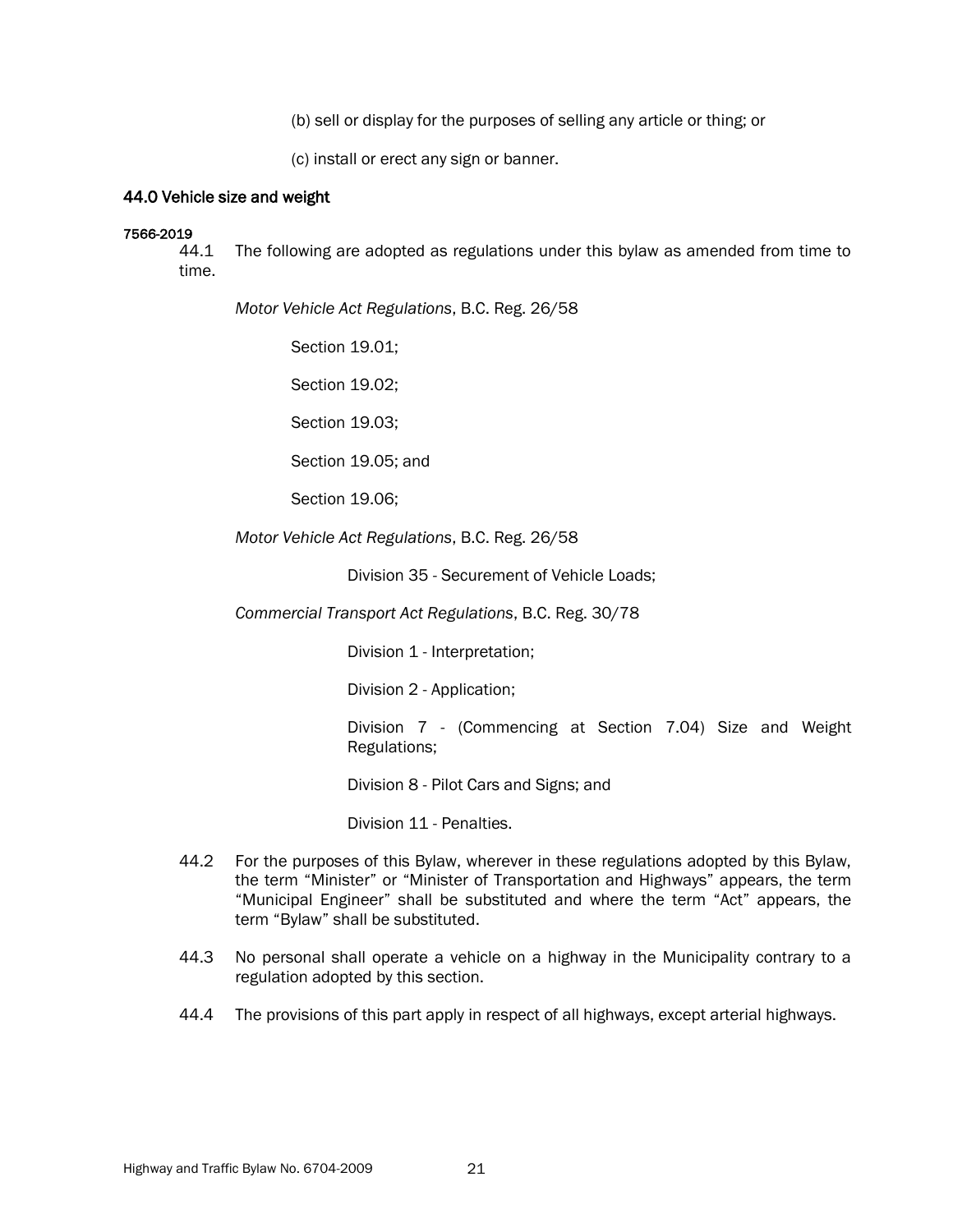### 45.0 Order of Municipal Engineer

Where the Municipal Engineer has ordered closure of, or restricted the load carried on a highway, portion of highway or series of connected highways and placed signs to that effect, no person shall drive or operate a vehicle contrary to that order or contrary to the signs.

### 46.0 Weighing and inspection of vehicles

46.1 The driver of a vehicle on a highway, when so required by a Peace Officer or Bylaw Enforcement Officer, shall:

> (a) stop the vehicle at the time and place specified by such Peace Officer or Bylaw Enforcement Officer for the purpose of weighing the whole or part thereof by means of stationary or portable scales, measuring the dimensions of the vehicle and load, measuring and inspecting the tires thereon, inspecting the load carried, or for any other purpose under this Bylaw;

> (b) drive the vehicle to the nearest public or Ministry of Energy, Transport and Communications stationary or portable scales for the purpose of weighing the vehicle and load; or

> (c) rearrange the load upon the vehicle or remove the whole or part of the load from the vehicle in order to comply with the provisions of this Bylaw before continuing to drive or operate the vehicle.

- 46.2 The driver of a vehicle on a highway, when directed by a traffic sign on the highway to report to scales, shall drive the vehicle onto the scales for the purpose of weighing the whole or part thereof by means of stationary or portable scales, measuring the dimensions of the vehicle and load, measuring and inspecting the tires thereon, inspecting the load carried, or for any purpose under this Bylaw.
- 46.3 Section (45.2) does not apply to the driver of a commercial vehicle having a licensed gross vehicle weight not exceeding 5,500 kg.
- 46.4 The gross weight of any vehicle or combination of vehicles shall be the sum of the individual gross axle weights of all the axles comprising the tandem axles or the group of axles, as the case may be.
- 46.5 The gross weight of any vehicle or combination of vehicles shall be the sum of the individual gross axle weights of all the axles of the vehicle or combination of vehicles.

### 47.0 Oversize or overweight vehicles

47.1 No person shall, without a permit issued under this Bylaw, operate on a highway a commercial vehicle if:

> (a) the gross vehicle weight of the commercial vehicle exceeds its licensed gross vehicle weight;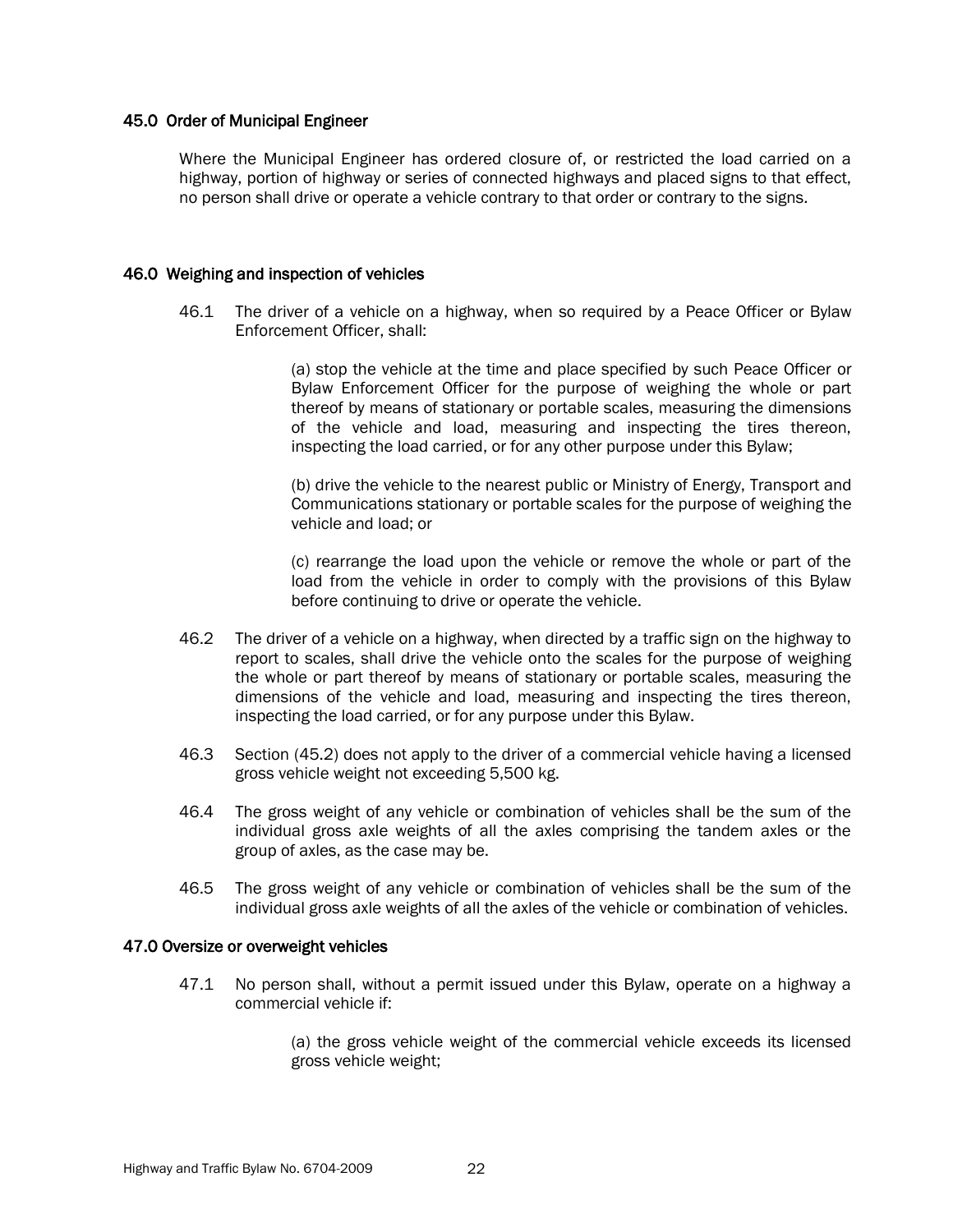(b) the weight of an axle, group of axles or axle unit exceeds the weight permitted by the regulations;

(c) the dimensions of the commercial vehicle do not conform to the regulations:

- (i) with load included; and
- (ii) without load;

(b) the distances between the axles, group of axles or axle units do not conform to the regulations.

7652-2020 47.2 For the purpose of section 44.1, "regulations" means the regulations under the *Commercial Transport Act*.

### 48.0 Vehicle equipment regulations

A person shall not drive or operate a motor vehicle or trailer on a highway unless it is equipped in all respects in compliance with Section 219 of Part 4 of the *Motor Vehicle Act* (Chapter 318 {R.S.1996}) and the *Motor Vehicle Regulations*.

#### 49.0 Compliance with orders and directions

- 7652-2020 49.1 Every person shall comply with an order of the Municipal Engineer or Director of Parks and Facilities under this bylaw.
- 7652-2020 49.2 Every person shall comply with an order, direction, signal or command made or given by a Peace Officer, Bylaw Enforcement Officer or Firefighter under this bylaw or the *Motor Vehicle Act*.

### 50.0 Compliance with permit conditions

Every person shall comply with the terms and conditions imposed by the Municipal Engineer in connection with the issuance of a permit under this Bylaw.

### 51.0 Obeying traffic controls and signs

Except where otherwise directed by a Peace Officer, Bylaw Enforcement Officer, firefighter or a person authorized by any of those persons, every person shall obey all instructions, regulations or prohibitions contained in or upon a traffic control device or signs erected or placed under the provisions of this bylaw.

### 52.0 Altering traffic control device

No person shall mark, imprint on, or in any manner whatsoever deface, damage or interfere with any traffic control device erected or placed under the provisions of this bylaw.

### 53.0 Removal of notice

No person other than the owner or operator of a vehicle shall remove any notice placed thereon or affixed thereto by a Peace Officer or Bylaw Enforcement Officer under this bylaw.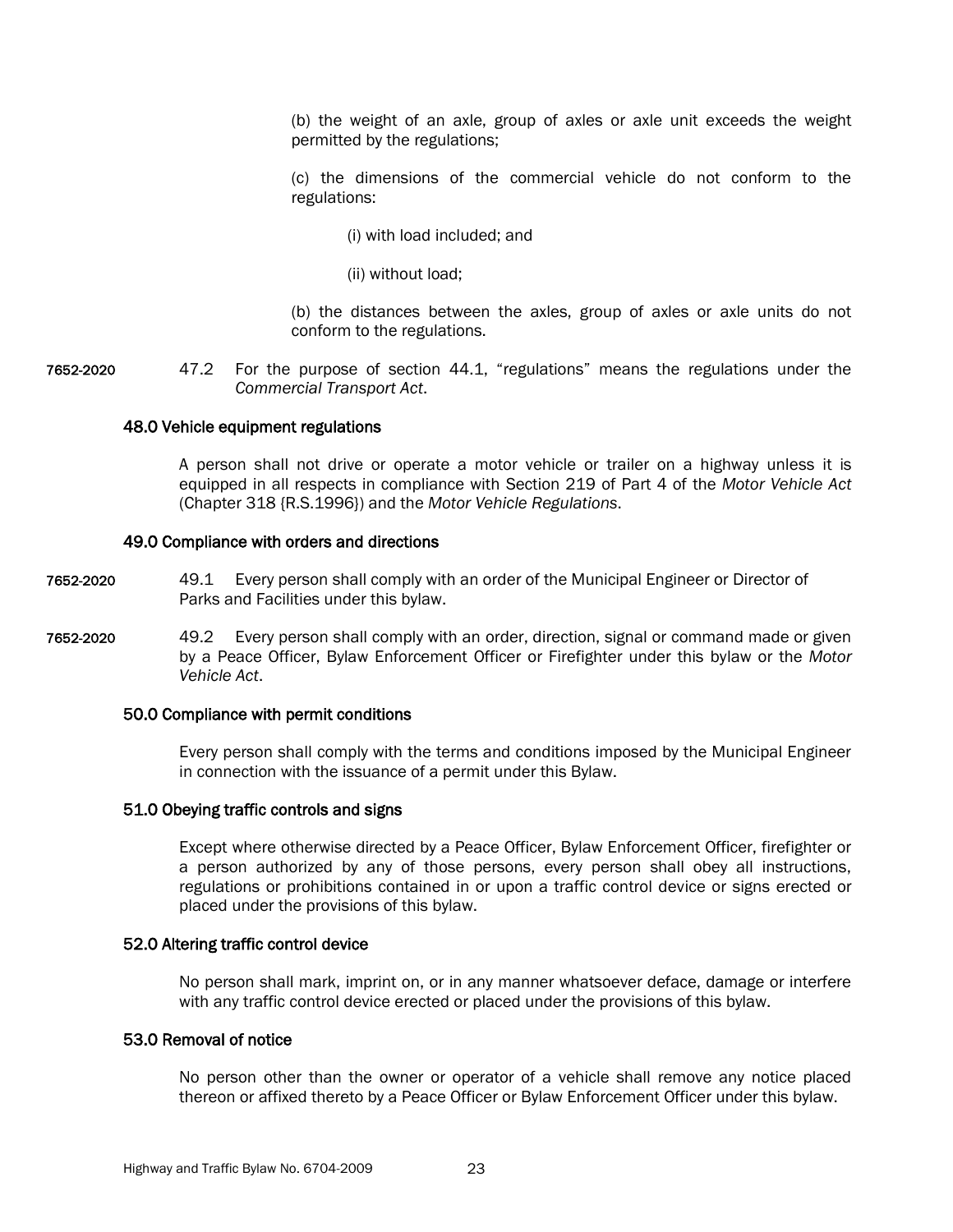### 54.0 Requirement to state name and address

54.1 When requested by a Peace Officer or a Bylaw Enforcement Officer:

(a) the driver or operator of a vehicle, or the person in charge of a vehicle on a highway, shall correctly state his or her name and address and the name and address of the owner of the vehicle;

(b) a pedestrian or the operator of a cycle, who has apparently committed an offence under this Bylaw, shall correctly state his or her name and address.

### 55.0 Penalties

Any person who contravenes or violates any of the provisions of this Bylaw or any permit issued pursuant hereto, or who suffers or permits any act or thing to be done in contravention or in violation of any of the provisions of this Bylaw or any permit issued pursuant thereto, or who neglects to do or refrains from doing anything required to be done by any of the provisions of this Bylaw or any permit issued pursuant hereto, commits an offence and, upon conviction, shall be liable to a penalty of not less than \$50.00 and not more than the maximum penalty provided by the *Offence Act* and, where the offence is a continuing one, each day that the offence is continued shall constitute a separate offence.

### 56.0 Severance

If any portion of this Bylaw is held invalid by a Court of competent jurisdiction, then that invalid portion shall be severed and the remainder of this Bylaw shall be deemed to have been adopted without the severed portion.

READ a first time the 8th day of December, 2009

READ a second time the 8th day of December, 2009

READ a third time the 8<sup>th</sup> day of December, 2009

RECONSIDERED AND ADOPTED the 26<sup>th</sup> day of January, 2010

\_\_\_\_\_\_\_\_\_\_\_\_\_\_\_\_\_\_\_\_\_\_\_\_\_

PRESIDING MEMBER CORPORATE OFFICER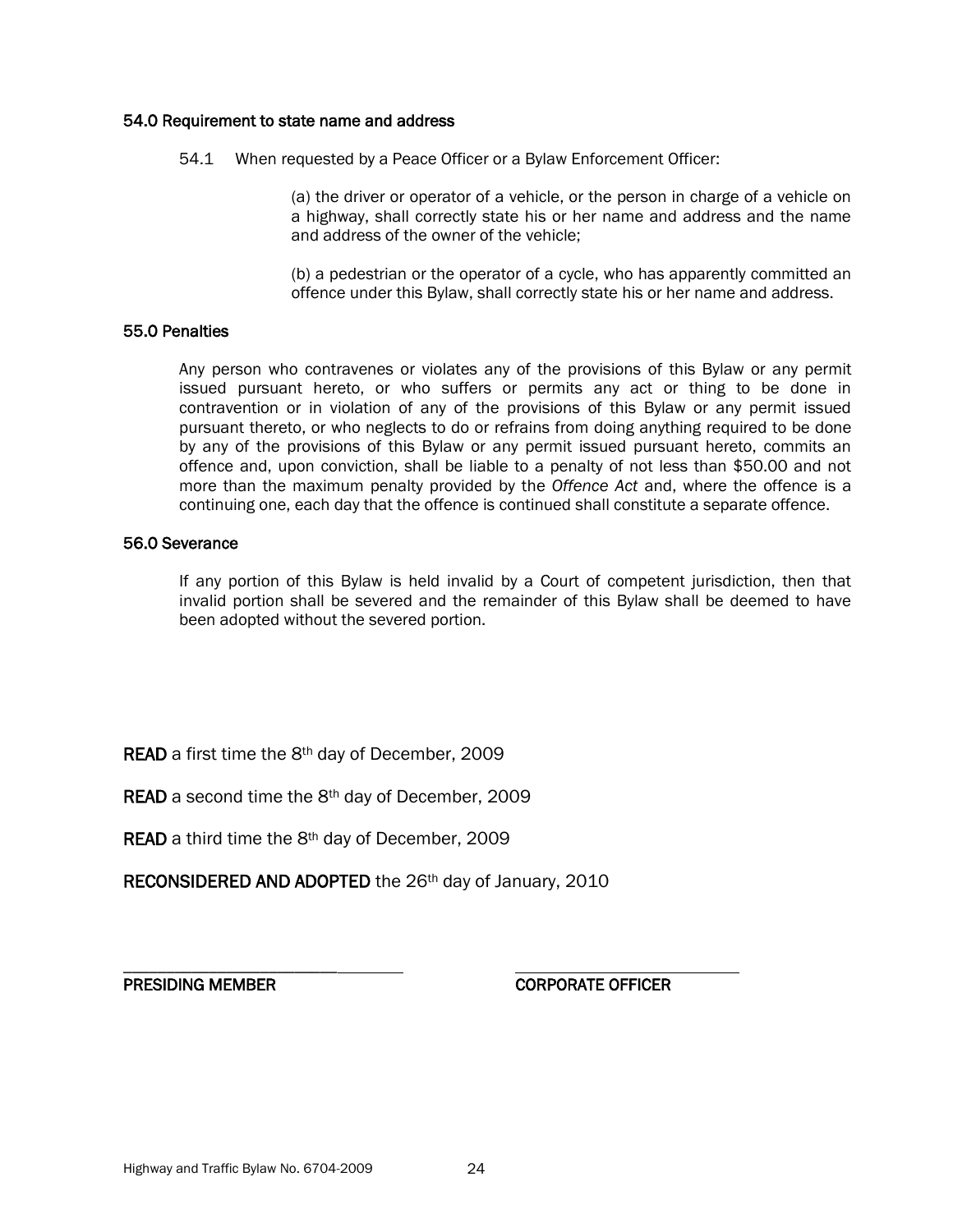### Corporation of the District of Maple Ridge

### Bylaw No. 6704-2009

### SCHEDULE "A" **Definitions**

### **Definitions**

In this bylaw, unless the context otherwise requires:

#### 7418-2018

"Angle Park" means the parking of a vehicle other than parallel to the lateral lines of a roadway.

"Bike lane" means that portion of a highway that is designated for the use of cycle traffic and which is adjacent to but separated from roadways provided for vehicular traffic by means of road markings;

"Boulevard" means that portion of a highway between the curb lines or the lateral lines of a roadway and the adjoining property line, exclusive of the sidewalk;

"Bus" means a motor vehicle designed to carry more than ten persons;

"Bus Stop Sign" means a sign designated and issued by British Columbia Transit at which public transit buses may stop and allow the ingress and/or egress of passengers;

"Bus Stop Zone" means that entire length of the curb lane within an area extending from 20 metres on the near side to 7.5 metres on the far side of any bus stop sign indicating a bus stop or any length of curb area delineated by a red curb;

"Bylaw Enforcement Officer" means the person(s) employed in the position by the Corporation and includes the Traffic Control Officer;

"Chattel" means any kind of property except land and buildings;

"Chief Bylaw Enforcement Officer" means the Director of Licenses and Permits and Bylaw and includes his/her authorized designate;

"Chief of Police" means the senior officer commanding the Corporation of the District of Maple Ridge Detachment of the Royal Canadian Mounted Police;

"Commercial Vehicle" means a vehicle engaged in carrying or which is designated to carry goods, wares or merchandise and which is licensed as a commercial vehicle under the appropriate municipal or provincial laws or regulations;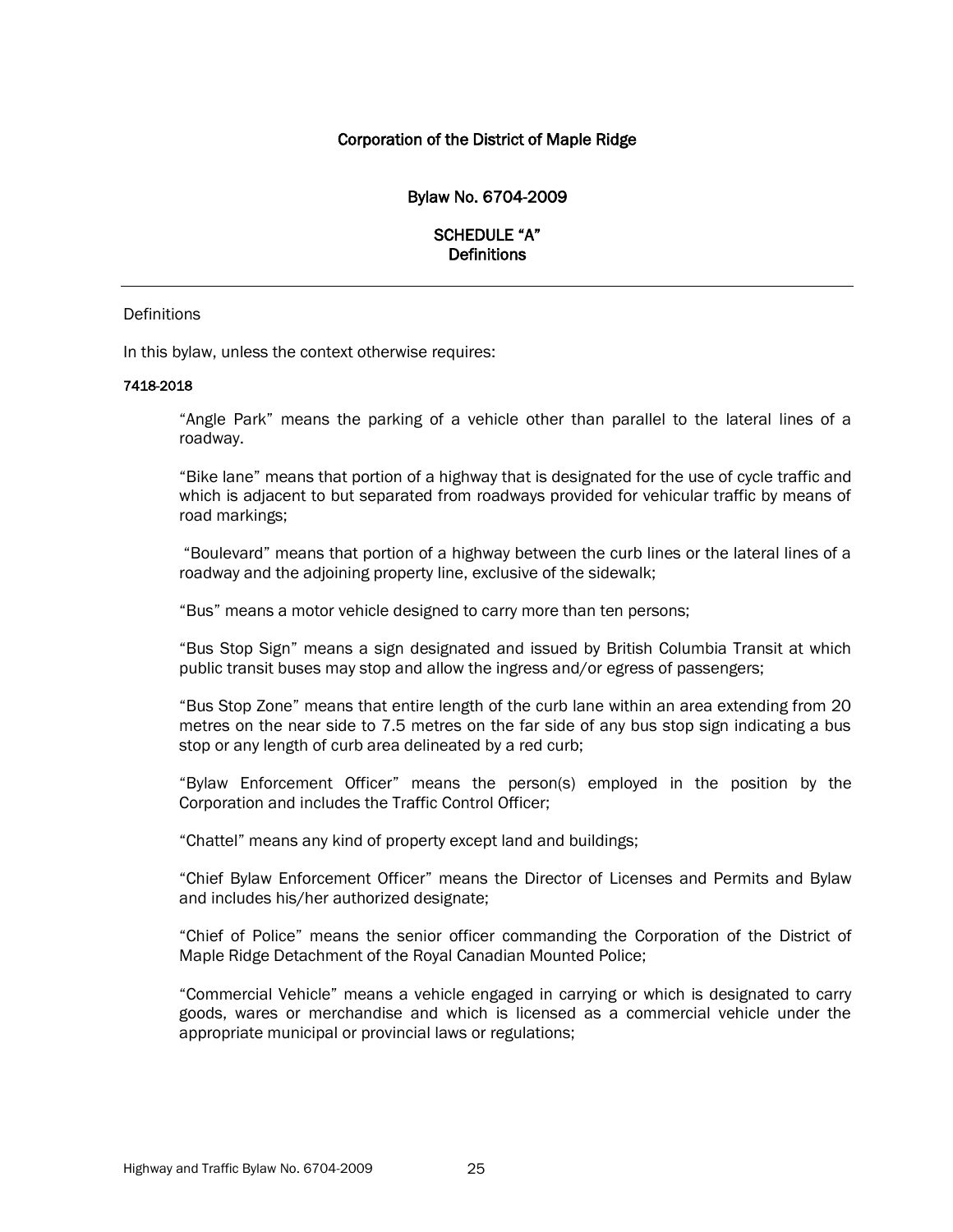"Commercial vehicle loading zone" means any area or space on a highway which is designated for the loading or unloading of materials, to be used exclusively by commercial vehicles;

"Container" means a waste container, storage container, or construction trailer that is not a vehicle;

"Corporation" means the Corporation of the District of Maple Ridge and includes its authorized designate;

"Council" means the Municipal Council of the Corporation of the District of Maple Ridge;

"Crosswalk" means:

a portion of the roadway at an intersection or elsewhere distinctly indicated for pedestrian crossing by signs or by lines or other markings on the road surface; or,

the portion of a highway at an intersection that is included within the connection of the lateral lines of the sidewalk on the opposite sides of the highway, or within the extension of the lateral lines of the sidewalk on one side of the highway measured from the curbs, or in the absence of curbs, from the edges of the roadway;

"Curb" means the line of demarcation between the roadway and the boulevard of any highway, or where no boulevard of any highway, or where no boulevard exits on any highway, the line of demarcation between the roadway and the sidewalk;

"Cycle" means a device having any number of wheels that is propelled by human power and on which a person may ride;

"Disabled Parking Zone" means a part of a Highway or public place identified by a disabled parking sign as set out in the *Motor Vehicle Act Regulations*;

"Director of Parks and Facilities" means the Director of Parks and Facilities of the Corporation and includes his/her authorized designate;

"Fire Chief" means the Fire Chief/Director of Operations of the Fire Department of the Corporation and includes his/her authorized designate;

"Fire Zone" means that portion of a highway which is contained within the projected extensions of the lateral boundaries of every parcel of land upon which any Fire Hall or Fire Station is constructed and in which any equipment for use in fighting fire and/or other emergency uses is held, stored or maintained by the Corporation;

"Highway" includes every highway within the meaning of the *Transportation Act* and amendments thereto; every road, street, lane or right of way designed or intended for or used by the general public for the passage of vehicles; and every private place or passageway to which the public, for the purpose of parking or servicing of vehicles, has access or is invited; and includes disabled zones and the roadway, shoulder, boulevard, ditch and sidewalk and whatever lands lie between the property lines of the highway;

"Impound" means the removal and/or detention of any vehicle by a Peace Officer or a Bylaw Enforcement Officer;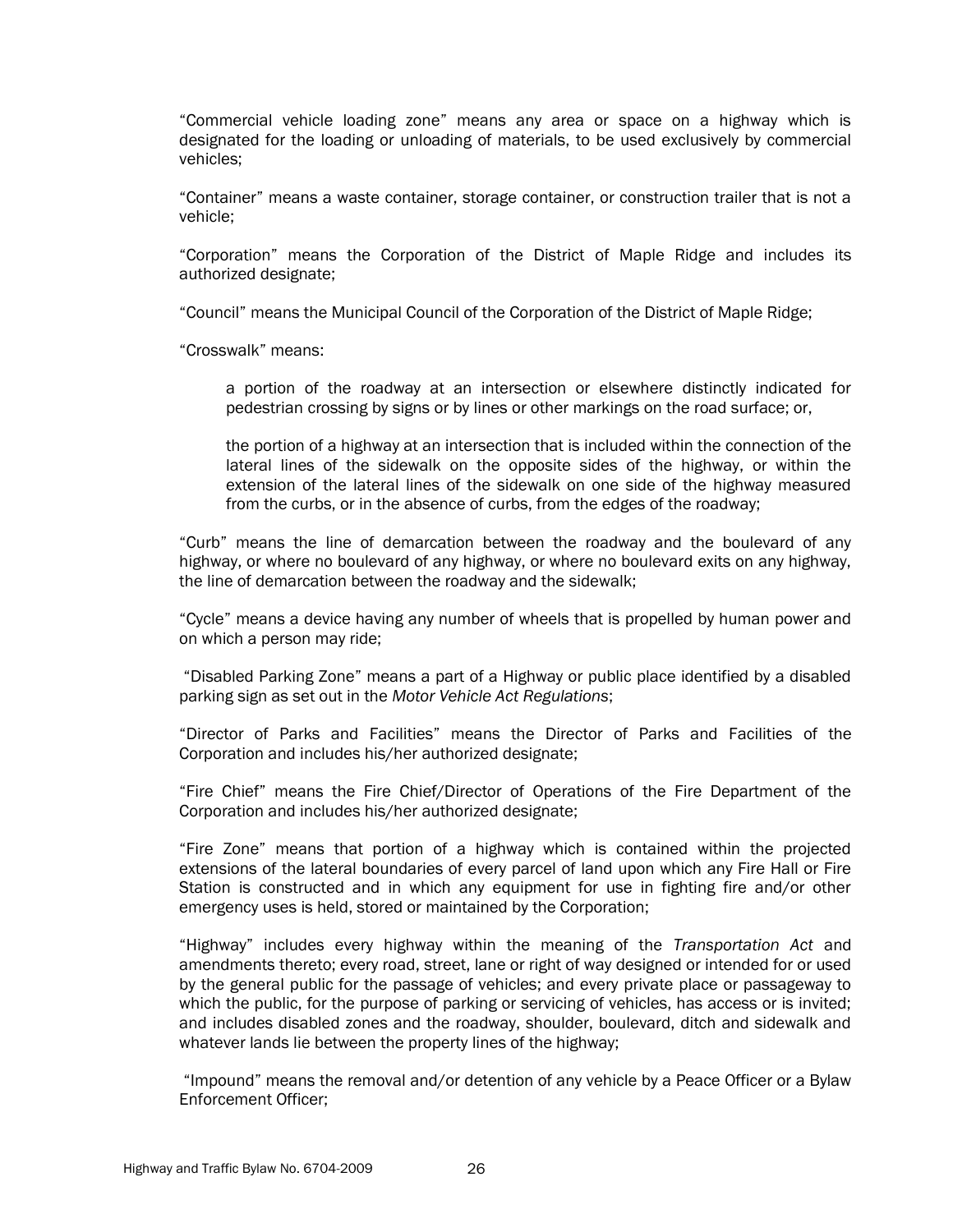"Intersection" means the area embraced within the prolongation of the lateral property lines of highways which join one another, whether such highways at the junction cross each other or meet at an angle without crossing each other;

"Lane" means any highway abutting the rear or side property lines of parcels of land and intended primarily to give access to the rear of side yards of such parcels of land;

"Manager of Procurement" means the Manager of Procurement of the Corporation and includes his/her authorized designate;

"Municipality" means the geographic area governed by the Corporation;

"Municipal Engineer" means the Municipal Engineer of the Corporation and includes his/her authorized designate;

"Neighbourhood Zero Emission Vehicle" or NZEV means a Class 24 vehicle as set out in the *Motor Vehicle Act Regulations*;

"Owner" as applied to a vehicle means:

the person who holds the legal title to the vehicle;

a person who is a conditional vendee, a lessee, or a mortgagor, and is entitled to be and is in possession of the vehicle; or

the person in whose name the vehicle is registered;

"Parade" means any body or group of pedestrians numbering more than 10 standing, marching or walking upon any highway, or any group of vehicles (except a funeral procession) numbering more than 10, standing or moving on a highway; excludes members or vehicles of Her Majesty's Armed Forces;

"Park", "parking" or "parked" means the standing of a vehicle, whether occupied or not, upon a highway except when standing temporarily for the purpose of and while actually engaged in loading or unloading of merchandise, discharging or taking on passengers, or in obedience to traffic regulations or traffic signs or signals;

"Parking Stall" means any area or space on a highway designated by markings as a parking place for one vehicle;

"Passenger Loading Zone" means any area or space on a highway designed for the loading or unloading of passengers;

"Person" as applied to a vehicle means:

the person who holds the legal title to the vehicle;

a person who is a conditional vendee, a lessee, or a mortgagor, and is entitled to be and is in possession of the vehicle, or

the person in whose name the vehicle is registered.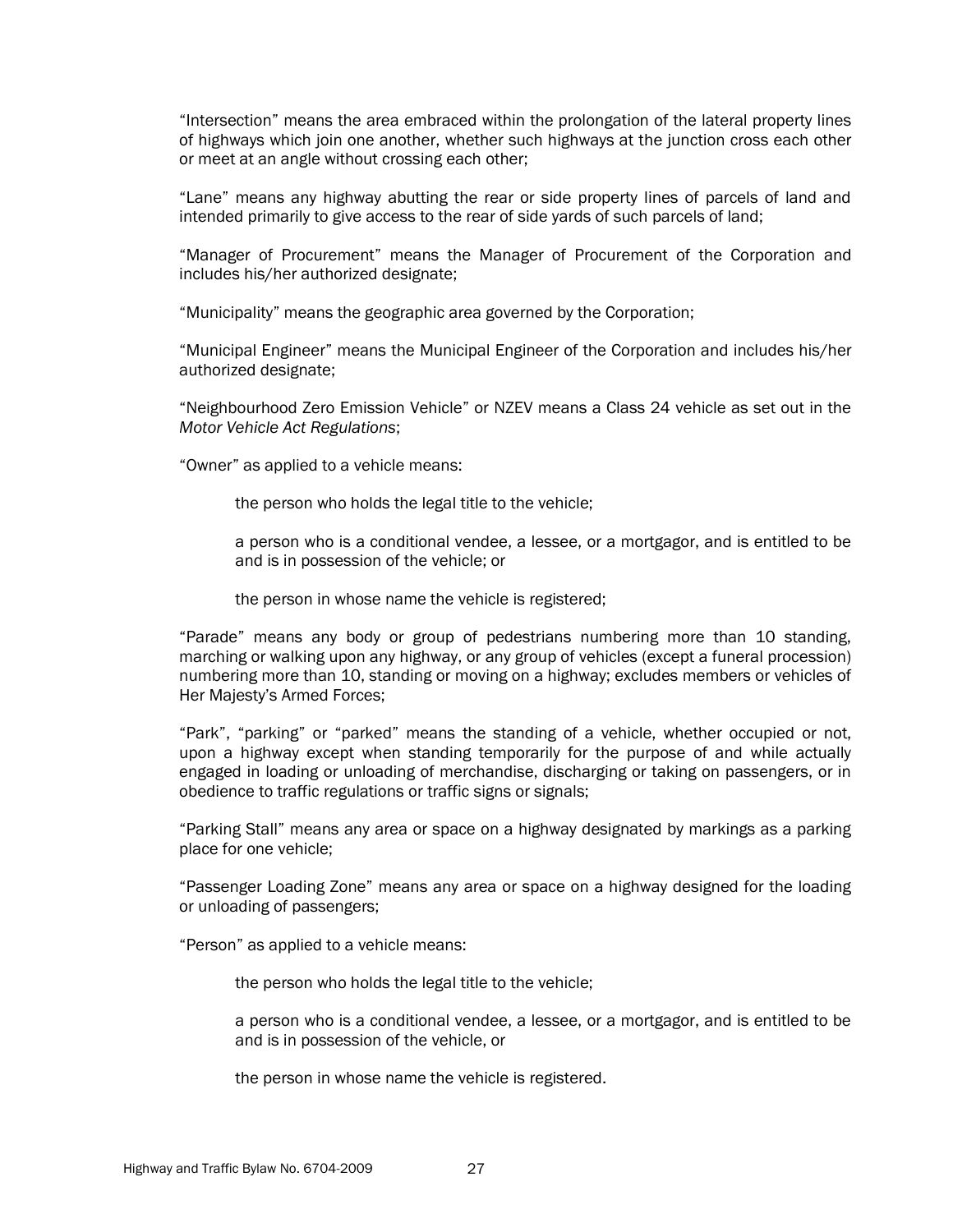"Property Line" means the dividing line between any private property and the adjoining highway;

"Public Park" means any public park which is lawfully designated as such and any other area open to the public which is under the custody, care and management of the Department of Parks and Recreation of the Corporation;

"Recreation Vehicle" means a motor vehicle or a vehicle towed by a motor vehicle, that provides living accommodation, and includes a travel trailer, tent trailer, camper, camperized van, and motor home;

"Roadway" means that portion of a highway that is improved, designed, or ordinarily used for vehicular traffic, but does not include the shoulder; and where a highway includes two or more separate roadways, the term "roadway" refers to any one roadway separately and not to all of them collectively;

"Roller Skates" means any footwear or device which may be attached to the foot or footwear, to which wheels are attached and such wheels may be used by the wearer for moving or propulsion, including but not limited to in-line skates commonly known as roller blades.

"Sidewalk" means the area between the curb lines or lateral lines of a roadway and the adjacent property lines improved for use of pedestrians, or other uses authorized by this Bylaw;

"Sidewalk Crossing" means that portion of a sidewalk improved or designed for the passage of vehicular traffic to gain access to property adjoining a highway;

"Skateboard" means all wheeled objects, coasters, toys, conveyances, or similar devices used for transportation or sport which are propelled by human power and does not include cycles or roller skates.

"Stop" means the coming to rest or cessation of movement of a vehicle;

"Stopping" when prohibited means the coming to rest or the state of being at rest of a vehicle;

"Traffic Control Device" means a sign, signal, line, meter, marking, space, barrier or device, not inconsistent with the Motor Vehicle Act, placed or erected by authority of the Minister of Transportation and Highways or the council of a municipality or a person authorized by either of them to exercise that authority;

"Trail" includes those portions of a highway that are constructed and maintained as horse trails and designated as such by signs.

"Trailer" means a vehicle without motive power designed for carrying persons or property and for being drawn on a Highway by a motor vehicle, and includes a semi-trailer as defined in the *Commercial Transportation Act*;

"One Way Street" means a highway designated by the Council as one upon which vehicles are allowed to move only in the direction indicated by signs placed on or adjacent to the street; and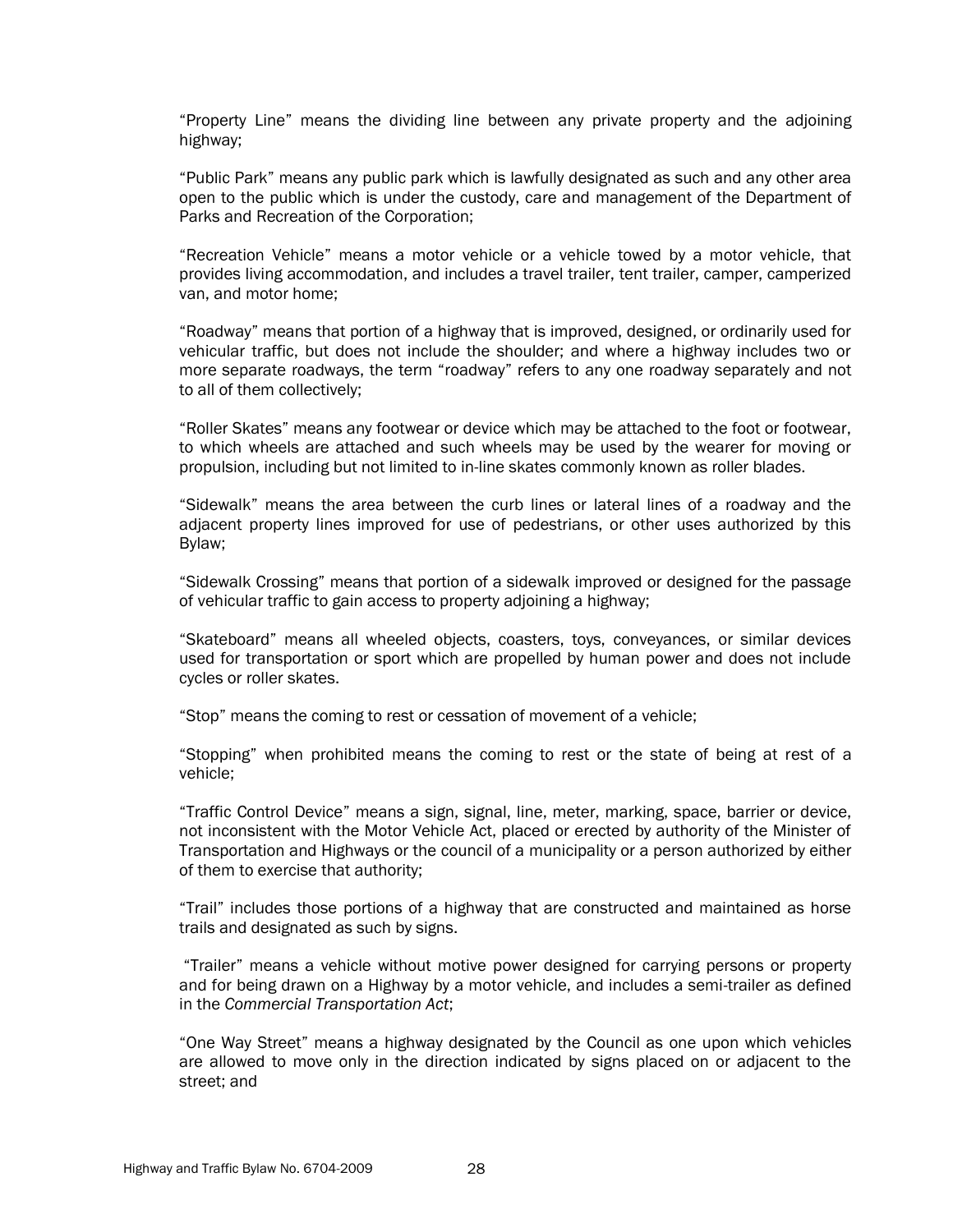"Vehicle" means a device in, upon, or by which a person or thing is or may be transported or drawn upon a highway; excludes a device designated to be moved by human power, a device used exclusively upon stationary rails or tracks or a mechanically propelled invalid's chair, the use of which is confined to the purpose for which it was designed.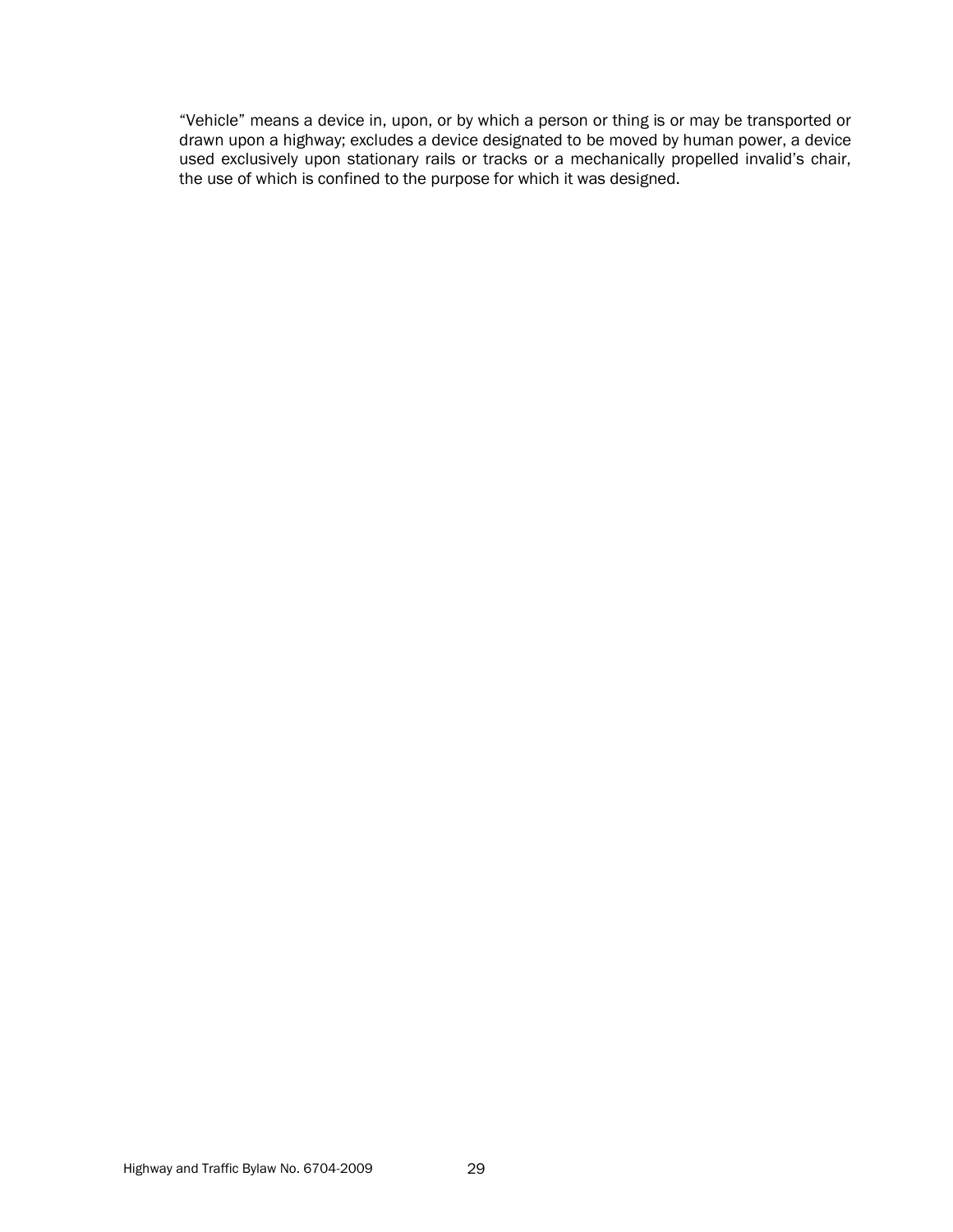### 6943-2012

# Corporation of the District of Maple Ridge

# Bylaw No. 6704-2009

# SCHEDULE "B" Fees, Costs and Expenses Schedule Permits and Removal/Detention of Vehicles, Chattels or Obstructions

| Permits                                       |                        |  |  |
|-----------------------------------------------|------------------------|--|--|
| Permit                                        | <b>Application Fee</b> |  |  |
| <b>Highway Use</b>                            | \$150                  |  |  |
| Oversize Permit                               | \$25                   |  |  |
| Overload Permit                               | \$100                  |  |  |
| <b>Residential Parking Permit</b>             | \$10                   |  |  |
| <b>Replacement Residential Parking Permit</b> | \$5                    |  |  |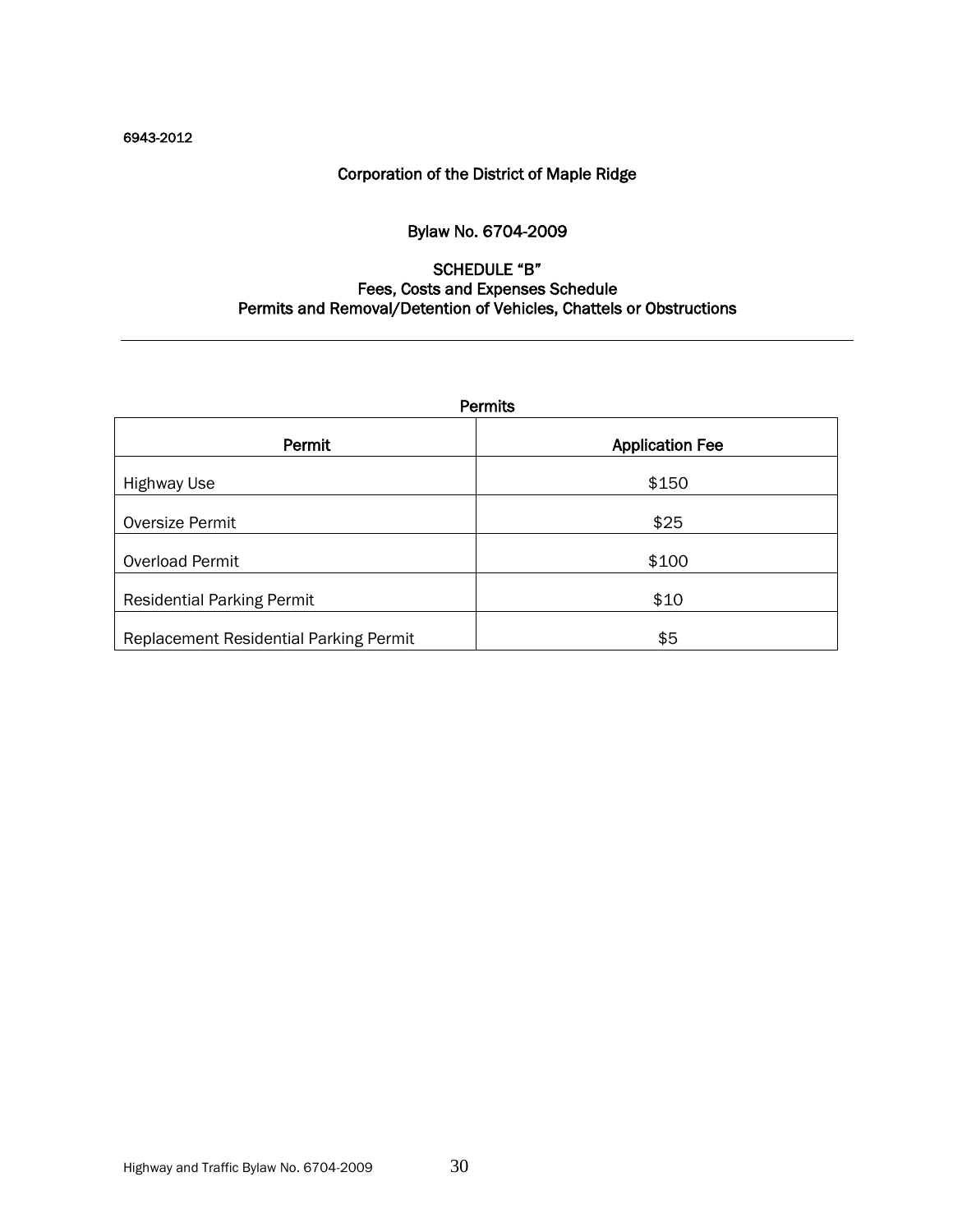| <b>Applicable Tow, Distance</b>                                        | Category I                              |                 | <b>Category II</b>                          | <b>Category III</b>                      |                     |
|------------------------------------------------------------------------|-----------------------------------------|-----------------|---------------------------------------------|------------------------------------------|---------------------|
| and Category Hourly Rate                                               | (Light Duty)                            |                 | (Medium Duty                                | (Heavy Duty)                             |                     |
|                                                                        | Towed vehicle up to 3,628<br>Kgs/LGVW   |                 | Towed vehicle<br>3,629 to 7,257<br>Kgs/LGVW | Towed vehicle 7,258<br>Kgs/LGVW and over |                     |
|                                                                        | Autos, Vans, Pickups and<br>motorcycles |                 | Trucks and trailer                          |                                          |                     |
|                                                                        | <b>Base</b>                             | <b>T&amp;R+</b> |                                             | <b>Hydraulic</b>                         | Mechanical          |
| <b>Priority Base/Tow</b><br><b>Recovery Plus Rate</b><br>Up to 6.0 kms | \$64.97                                 | \$70.18         | \$75.82                                     | \$163.00                                 | \$123.94            |
| <b>Non-Priority Tow Rate</b><br>Up to 6.0 km's                         | \$46.21                                 | \$46.21         |                                             | \$148.00                                 | \$123.94            |
| a) 6.1 to 16.0 km (add<br>per km)                                      | \$2.44                                  | \$2.44          | \$2.83                                      | \$7.40                                   | \$3.51              |
| b) 16.0 to 32.0 km (add<br>per km)                                     | \$2.07                                  | \$2.07          | \$2.59                                      | \$6.34                                   | \$2.97              |
| <b>Category Hourly Rate</b>                                            | \$64.97                                 | \$64.97         | \$75.82                                     | \$163.00                                 | \$123.94            |
| <b>Storage Rates</b>                                                   | Category I                              |                 | <b>Category II</b>                          |                                          | <b>Category III</b> |
| (District Contractor's Site                                            | (Light Duty)                            |                 | (Medium Duty)                               |                                          | (Heavy Duty)        |
| Storage Rates per<br>calendar day or any part<br>thereof               | $$18.50*$                               |                 | $$18.50*$                                   |                                          | $$18.50*$           |

# Removal/Detention of Vehicles

### \* See below

The daily storage rate applies for vehicles up to 20 feet in length (6.1 meters).

Vehicles longer than 20 feet in length (6.1 meters) and up to 35 feet (10.7 meters) will be charges at double the daily rate.

Vehicles over 35 feet in length (10.7 meters) will be charged at triple the daily rate.

Motorcycles will be charged at ½ the daily rate.

When requested, indoor storage approved by the District is charged at double the daily storage rate.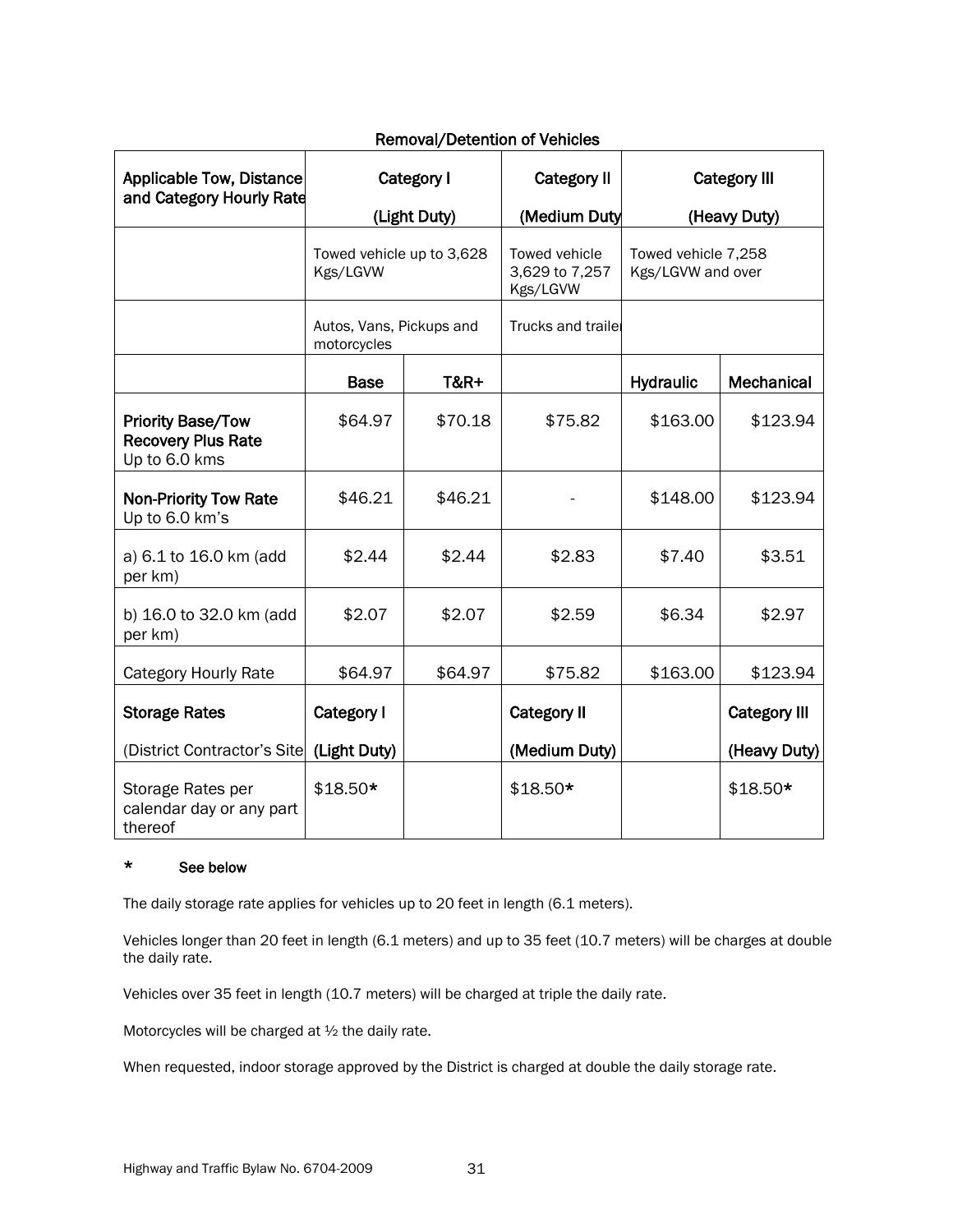| Removal/Detention of Chattels and Obstructions |  |  |
|------------------------------------------------|--|--|
|------------------------------------------------|--|--|

|                                                                                | <b>To Remove</b>                                                                                 | To Detention per Day |
|--------------------------------------------------------------------------------|--------------------------------------------------------------------------------------------------|----------------------|
| Construction materials including<br>bricks, rock, gravel, sand, lumber<br>etc. | \$50 per person-hour and \$150 per<br>equipment hour if excavating/lifting<br>equipment required | \$10 per cubic meter |
| Furnishings including benches,<br>tables, chairs                               | $$10$ each                                                                                       | \$2                  |
| Portable building including<br>construction trailer or office                  | \$1,000                                                                                          | \$20                 |
| Shopping Carts, Basketball Hoops,<br>Hockey Nets, Skateboard Ramps             | \$20                                                                                             | \$2                  |
| <b>Commercial Litter Bin</b>                                                   | \$1,000                                                                                          | \$20                 |
| <b>Industrial Waste Container</b>                                              | \$1,000                                                                                          | \$20                 |
| Other, under 45 kg weight                                                      | \$50                                                                                             | $$1$ per kg          |
| Other, 45 kg weight and over                                                   | \$50 per person-hour and                                                                         | \$1 per kg           |
|                                                                                | \$150 per equipment hour if excavating<br>lifting equipment required                             |                      |

r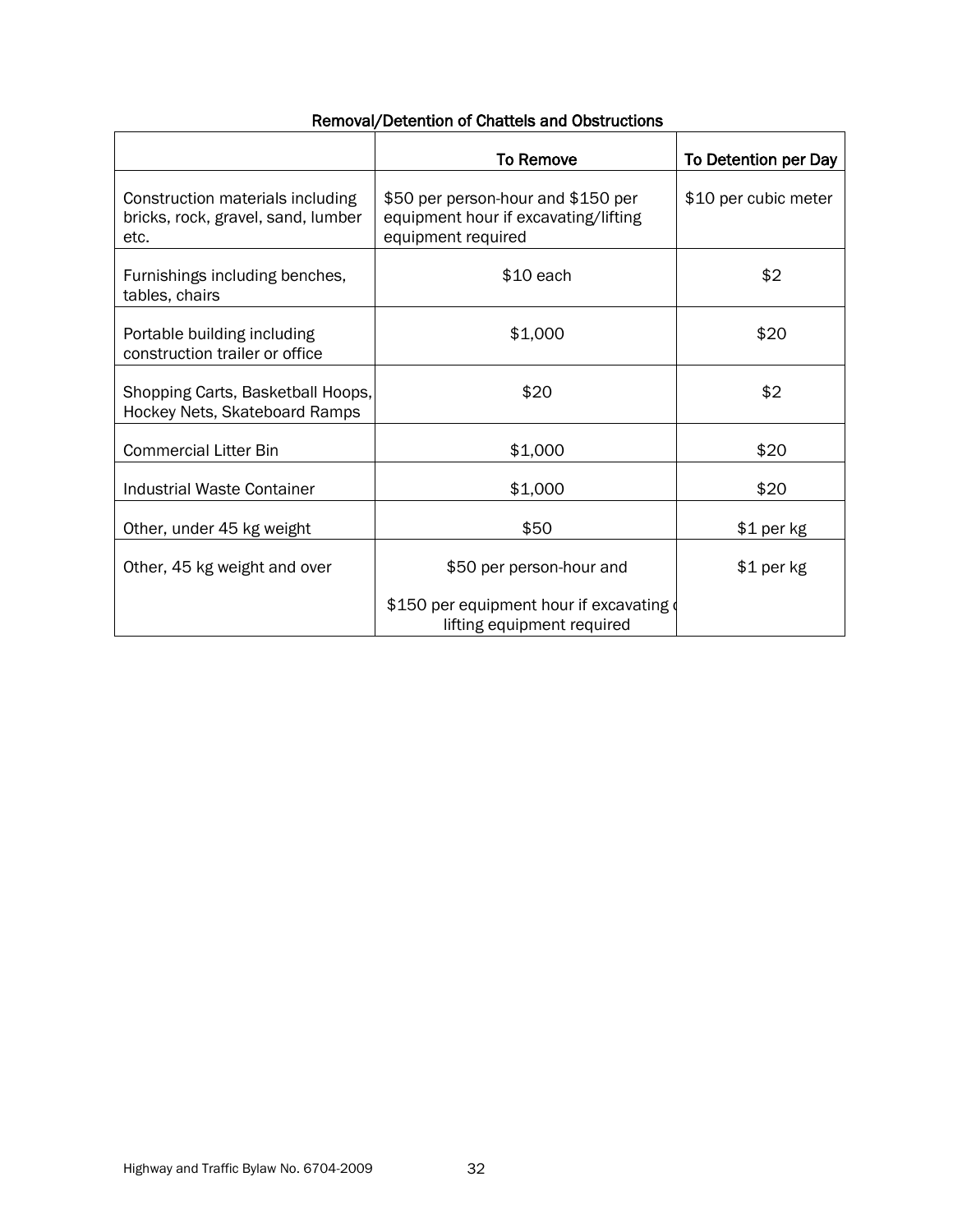### City of Maple Ridge

### Bylaw No. 6704-2009

### SCHEDULE "C" Highway Use Permit

| <b>Highway Use Permit</b>                                                                            |  |
|------------------------------------------------------------------------------------------------------|--|
| Pursuant to Bylaw Section: 33.0                                                                      |  |
|                                                                                                      |  |
| Permit No.: _________________                                                                        |  |
|                                                                                                      |  |
|                                                                                                      |  |
|                                                                                                      |  |
|                                                                                                      |  |
| Address of Prime Contractor: Manual Address of Prime Contractor: Manual Address of Prime Contractor: |  |
| Pursuant to the provisions of Maple Ridge Highway and Traffic Bylaw No. 6704-2009, permission is     |  |

Pursuant to the provisions of Maple Ridge Highway and Traffic Bylaw No. 6704-2009, permission is hereby granted to the above-named Permittee to:

This permit shall be valid and subsisting from the day of \_ and shall expire on the  $\_\_\_\_\_$  day of  $\_\_\_\_\_\_\_$  at  $\_\_\_\_\_$ (pm) AND at all times during the currency thereof, shall be subject to cancellation if the holder thereof shall neglect, fail or refuse to observe and to comply with all the requirements of Maple Ridge Highway and Traffic Bylaw No. 6704-2009, and is issued subject to the following conditions:

That all necessary plans and specifications of any works involved have been deposited with the Permits Department and have been approved;

That this Permit shall be valid only for the specific works or other uses of a Municipal Highway stated herein. All alterations and additions must be covered by a separate Permit;

That the construction and maintenance of any works under this Permit shall be carried out and completed to the satisfaction of the City of Maple Ridge;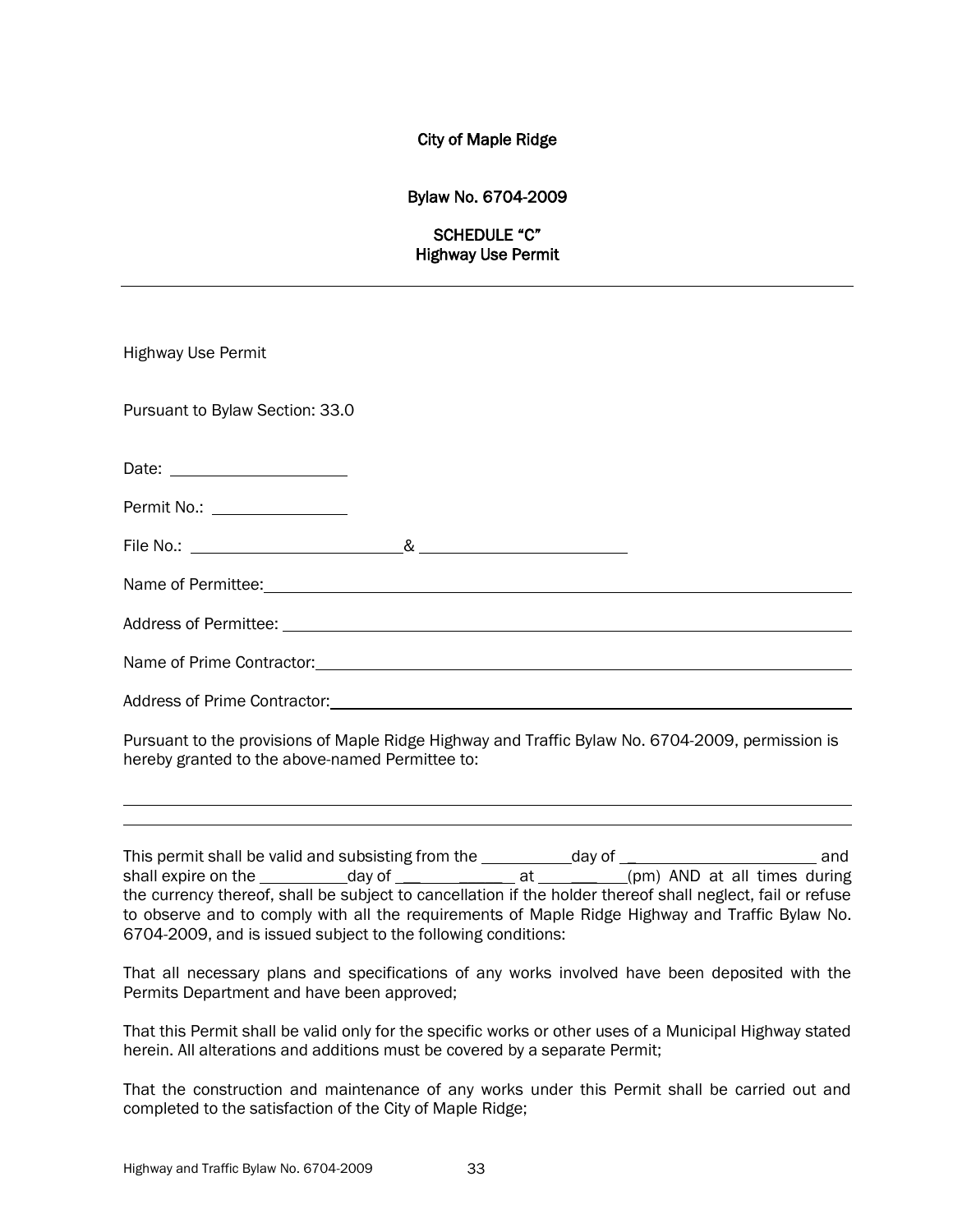That any person appointed by the City of Maple Ridge for that purpose shall have free access at all times to all parts of any works constructed under this Permit for the purpose of inspecting the same;

That while reasonable care will be taken on the part of the City of Maple Ridge to avoid damage to any private works constructed under this Permit while carrying out the construction or maintenance of any public work in any highway, the City of Maple Ridge accepts no responsibility of any kind for such damage if the same should result from such public work;

That the Permittee shall save harmless, defend and indemnify the City of Maple Ridge from and against all claims, damages and lien claims of every kind, arising out of or in any way connected with any works or other things for which this Permit is issued;

That the Permittee, or his contractor if applicable, shall obtain and maintain during the term of this Permit a comprehensive general liability insurance policy providing coverage of not less than \$5,000,000.00, naming the City of Maple Ridge as an additional named insured and providing that the said policy shall not be cancelled, lapsed or materially altered without 30 days notice in writing to the City of Maple Ridge. A copy of such policy shall be delivered to the City of Maple Ridge prior to the issue of this Permit. The permittee shall disclose the name of the prime contractor;

That the Permittee shall replace and repair all municipal infrastructure effected by the work and such infrastructure is to be returned to an equal or better condition than that which existed prior to the work, all within 24 hours of the completed work, to the satisfaction of the City of Maple Ridge;

That appropriate traffic control practices must be followed as per the Provincial Traffic Control Manual for Works on Roadway  $2^{nd}$  edition, and to the satisfaction of the City of Maple Ridge;

That the Permittee MUST notify and abide by all requirements of all emergency services (Police/Fire/Ambulance);

That the Permittee shall at all times be responsible for the safety, adequacy, efficiency and sufficiency of his work, his plant, his equipment and his method of executing the work whether by himself or his sub-contractor. His work shall at all times be protected by adequate barricades, signs, flares, fences, lanterns, guards or other such means placed as required and maintained during the work to protect the public and avoid property damage;

That the Permittee shall comply with the City of Maple Ridge Noise Bylaw No. 5122-1994 during the period of construction;

That no mud, dirt, earth, soil or debris from the work site shall be permitted to be deposited on Municipal property;

That the Permittee notify and abide by all requirements of other interest groups, including but not limited to Telus, B.C. Hydro, GVRD, Ministry of Environment, Lands and Parks and the Ministry of Transportation;

That the Permittee shall take extra precaution to insure the safe passage of pedestrians on the sidewalk before, during and after the event;

That the Permittee shall contact the Municipal Works Inspector to arrange the required inspections;

That the Sidewalks and Curbs shall be reconstructed to Municipal standards.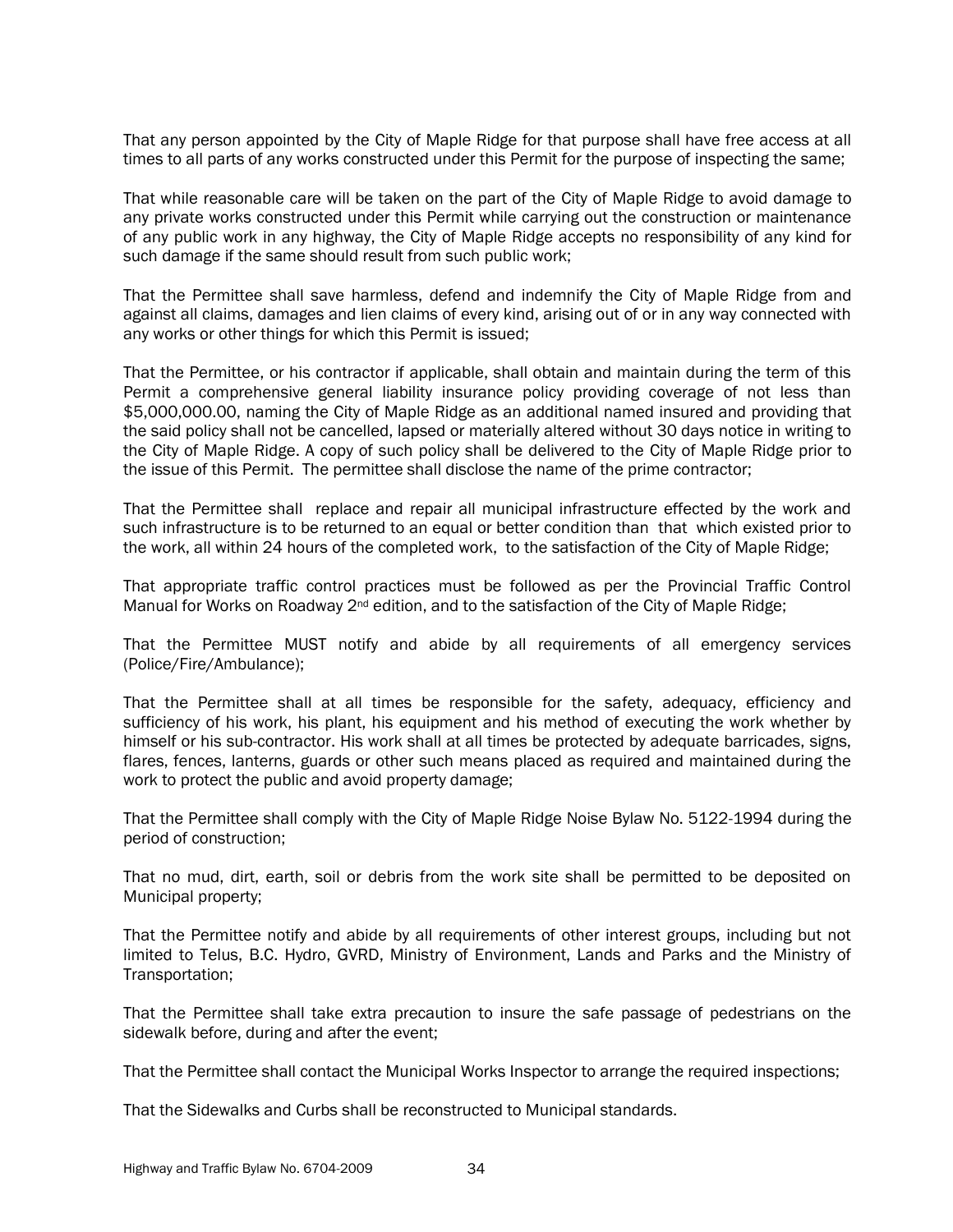That the Permittee will deposit with the City of Maple Ridge a sum of

(\$ set out herein within the time specified in this permit.

|                                                                                  |        | (Signature of Permittee)  |
|----------------------------------------------------------------------------------|--------|---------------------------|
| Permit No. _____________________issued this ____________ day of ________________ |        |                           |
| Authorization:                                                                   |        | <b>Municipal Engineer</b> |
| Application Fee (\$ _____________) Non Refundable                                |        |                           |
| Security Deposit (\$ 1.442) Refundable                                           |        |                           |
|                                                                                  | (date) |                           |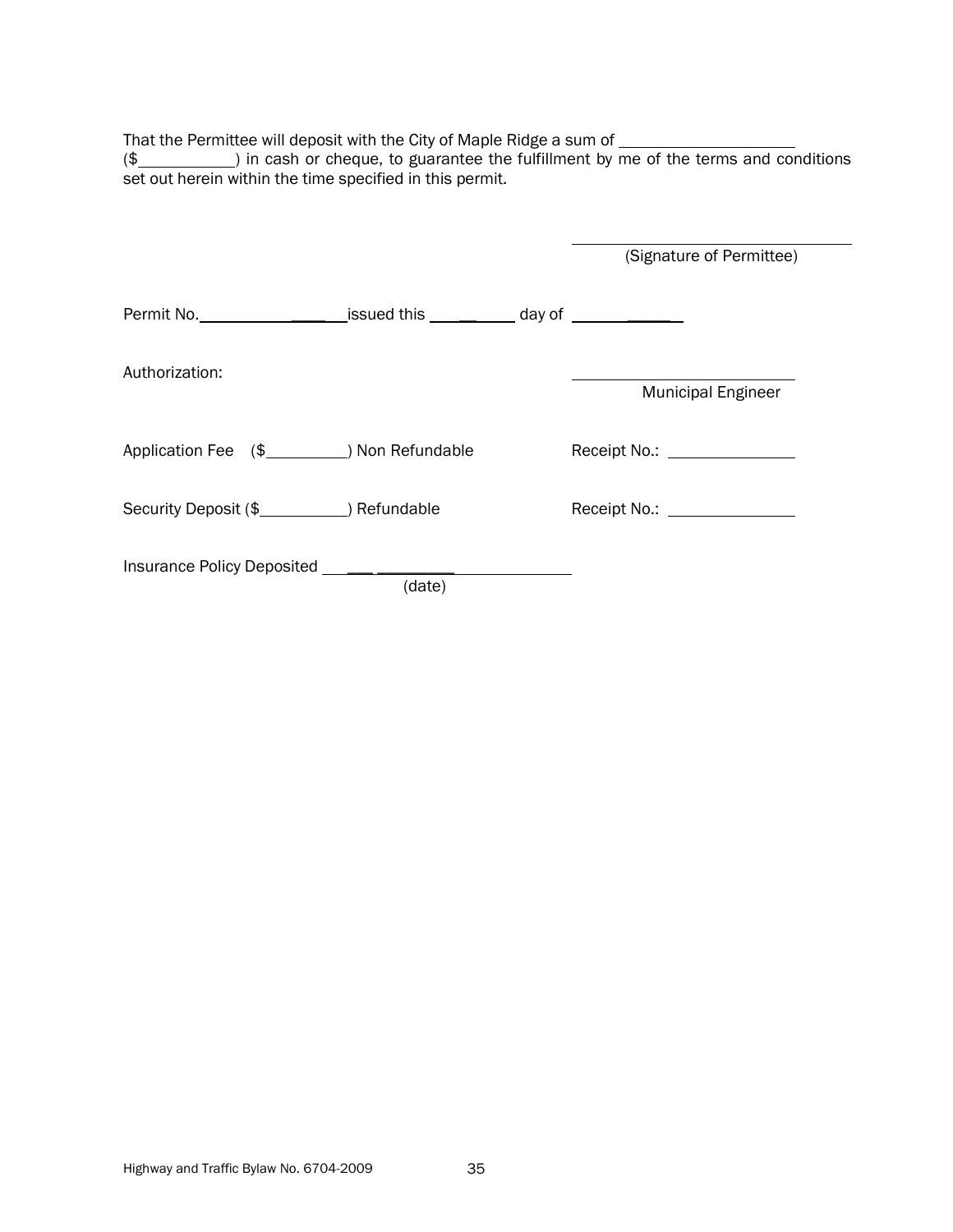# City of Maple Ridge

# Bylaw No. 6704-2009

# SCHEDULE "D" Oversize/Overload Permit

| Oversize/Overload Permit                                                     |                                                                                                                                                                                                                                |                    |  |  |  |  |
|------------------------------------------------------------------------------|--------------------------------------------------------------------------------------------------------------------------------------------------------------------------------------------------------------------------------|--------------------|--|--|--|--|
| Pursuant to Bylaw Sections: 32.0 and 43.0                                    |                                                                                                                                                                                                                                |                    |  |  |  |  |
| Permission is hereby granted to:                                             |                                                                                                                                                                                                                                |                    |  |  |  |  |
| Name:                                                                        |                                                                                                                                                                                                                                |                    |  |  |  |  |
| Address:                                                                     |                                                                                                                                                                                                                                |                    |  |  |  |  |
| Phone Number:                                                                |                                                                                                                                                                                                                                |                    |  |  |  |  |
| Date & time of move:                                                         |                                                                                                                                                                                                                                |                    |  |  |  |  |
|                                                                              |                                                                                                                                                                                                                                |                    |  |  |  |  |
| Dimensions of load:                                                          | Length _______________ Width _______________ Height _______________                                                                                                                                                            |                    |  |  |  |  |
|                                                                              |                                                                                                                                                                                                                                |                    |  |  |  |  |
|                                                                              | Gross Vehicle Weight: Management of the Contract of the Contract of the Contract of the Contract of the Contract of the Contract of the Contract of the Contract of the Contract of the Contract of the Contract of the Contra |                    |  |  |  |  |
| For the following use: ** (include proposed <u>route</u> & purpose for move) |                                                                                                                                                                                                                                |                    |  |  |  |  |
|                                                                              |                                                                                                                                                                                                                                |                    |  |  |  |  |
|                                                                              |                                                                                                                                                                                                                                |                    |  |  |  |  |
|                                                                              |                                                                                                                                                                                                                                |                    |  |  |  |  |
|                                                                              |                                                                                                                                                                                                                                |                    |  |  |  |  |
|                                                                              |                                                                                                                                                                                                                                |                    |  |  |  |  |
|                                                                              |                                                                                                                                                                                                                                |                    |  |  |  |  |
|                                                                              |                                                                                                                                                                                                                                |                    |  |  |  |  |
|                                                                              | Authorization                                                                                                                                                                                                                  | Position           |  |  |  |  |
|                                                                              | <b>Issuance Date</b>                                                                                                                                                                                                           | <b>Expiry Date</b> |  |  |  |  |